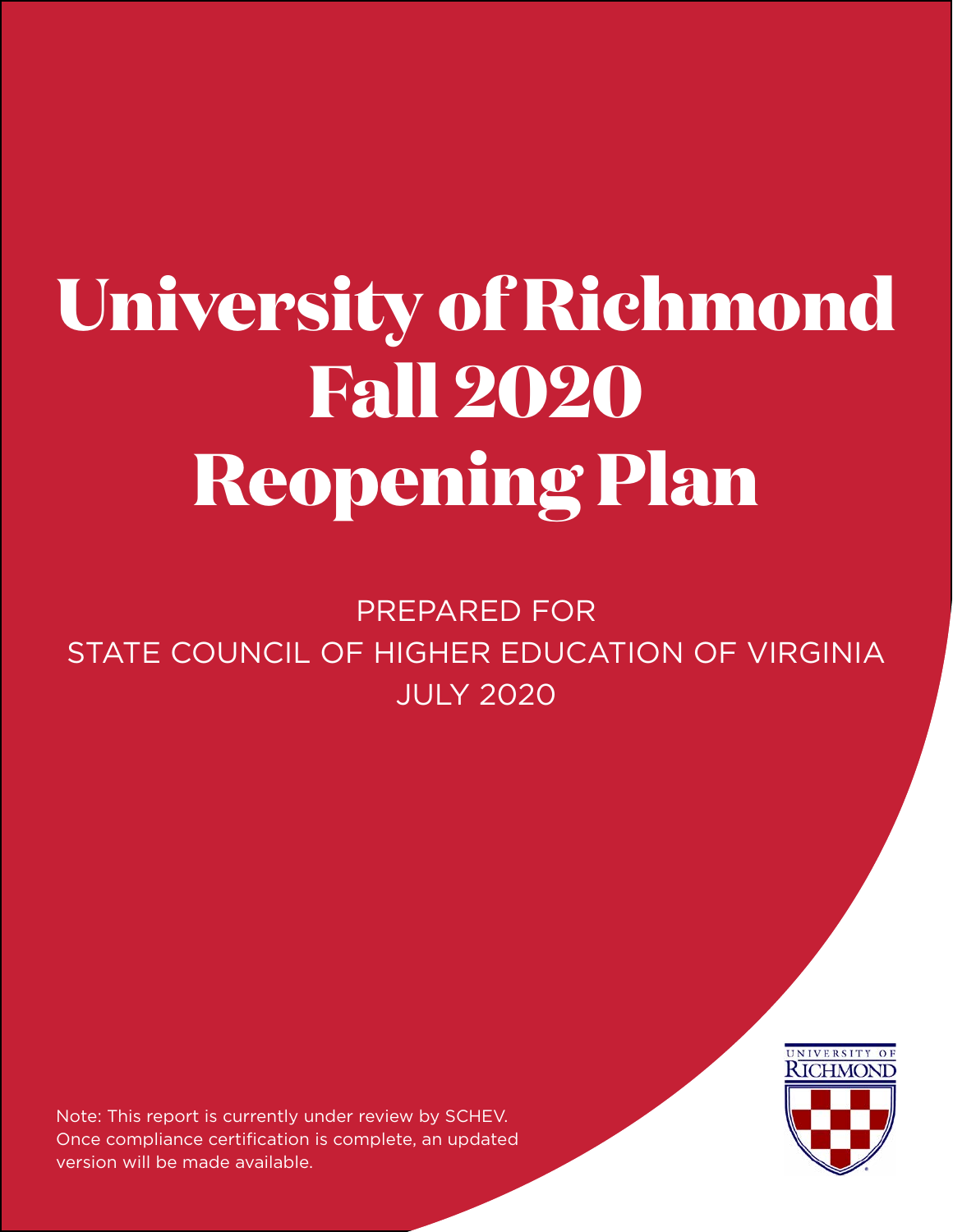## **Letter from the President**

On behalf of our institution, I am pleased to present the University of Richmond's fall 2020 Reopening Plan to the State Council of Higher Education of Virginia (SCHEV). This report is the culmination of an enormous campus-wide effort in which working groups composed of more than 75 faculty, staff, students, and administrators considered the best way to deliver on our educational mission – and to promote the health and safety of our community amid the COVID-19 pandemic. Ultimately, the University concluded that its traditional format is best structure for our students and that, with assiduous planning and the diligence of all community members throughout the semester and academic year, the University can return to a residential academic experience while adhering actively and consistently to crucial public health guidance.

The University of Richmond's Reopening Plan addresses the requirements of Governor Northam's Higher Education Reopening Guidance issued on June 11, 2020. The University recognizes that in the absence of an available and effective vaccine, our planning must incorporate multiple layers of protection for the campus community, including – but not

limited to – a physical distancing framework; daily health and temperature screening; COVID-19 test and contact tracing protocols; personal hygiene, cleaning, and disinfection measures; engineering controls; isolation and quarantine; and health promotion, training, and compliance. The University has also developed plans to monitor health conditions on campus and in the community; to manage a potential outbreak; and to transition to remote education and work should the pandemic worsen.

During this difficult time for our state and country, the University of Richmond is pleased and grateful to partner with SCHEV and the Governor's Office to advance our shared commitment to academic excellence and the health and safety of our communities. Together, I am confident we will continue to meet this moment with creativity, determination, generosity, and success – and once again demonstrate the transformative power of a Richmond education.

Sincerely,

Bounce G. Contract

Ronald A. Crutcher President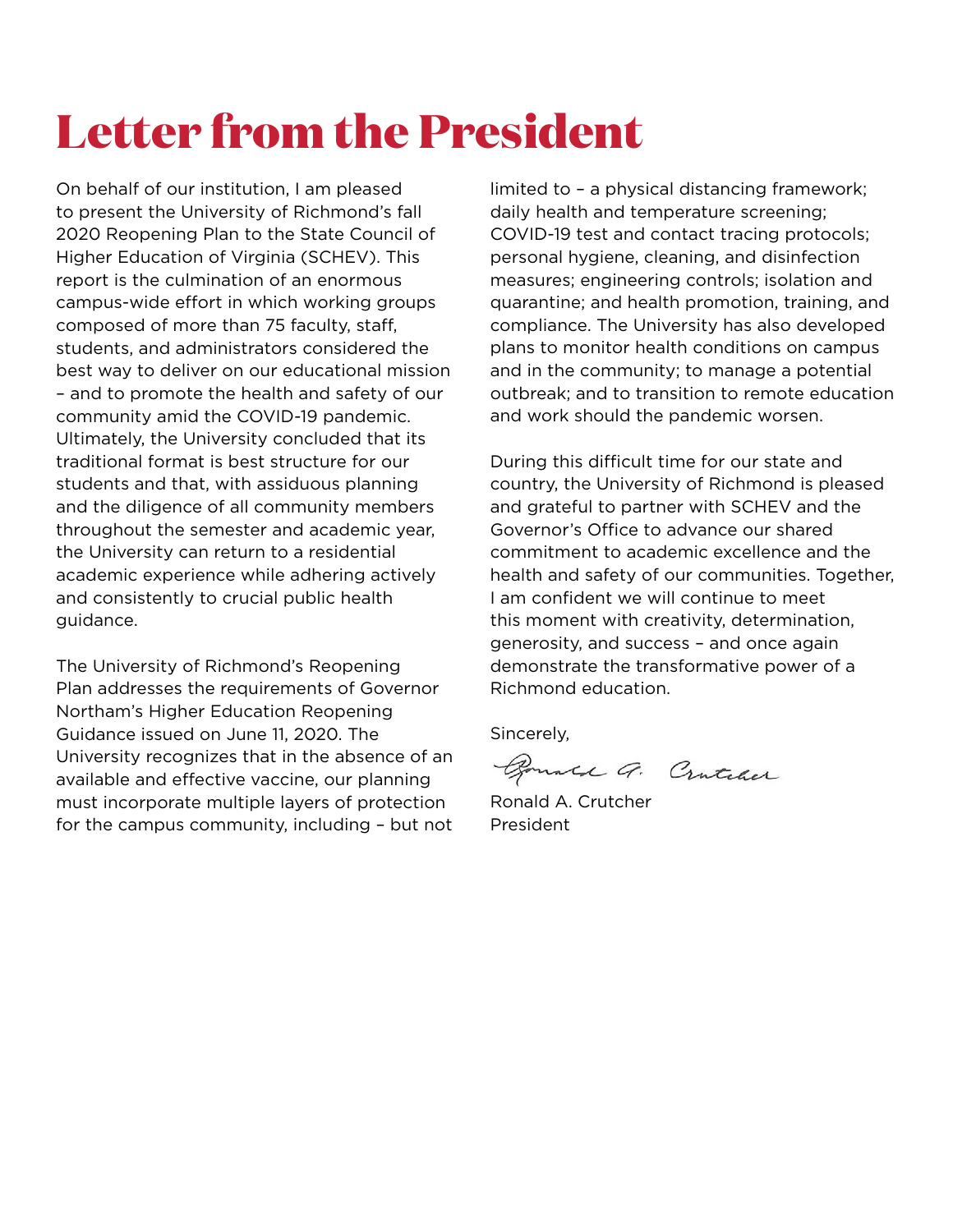## **Table of Contents**

| Testing for Students, Faculty, and Staff with COVID-19 Symptoms and<br>Accommodations for Vulnerable Students, Faculty and Staff at High Risk15-16 |  |
|----------------------------------------------------------------------------------------------------------------------------------------------------|--|
|                                                                                                                                                    |  |
|                                                                                                                                                    |  |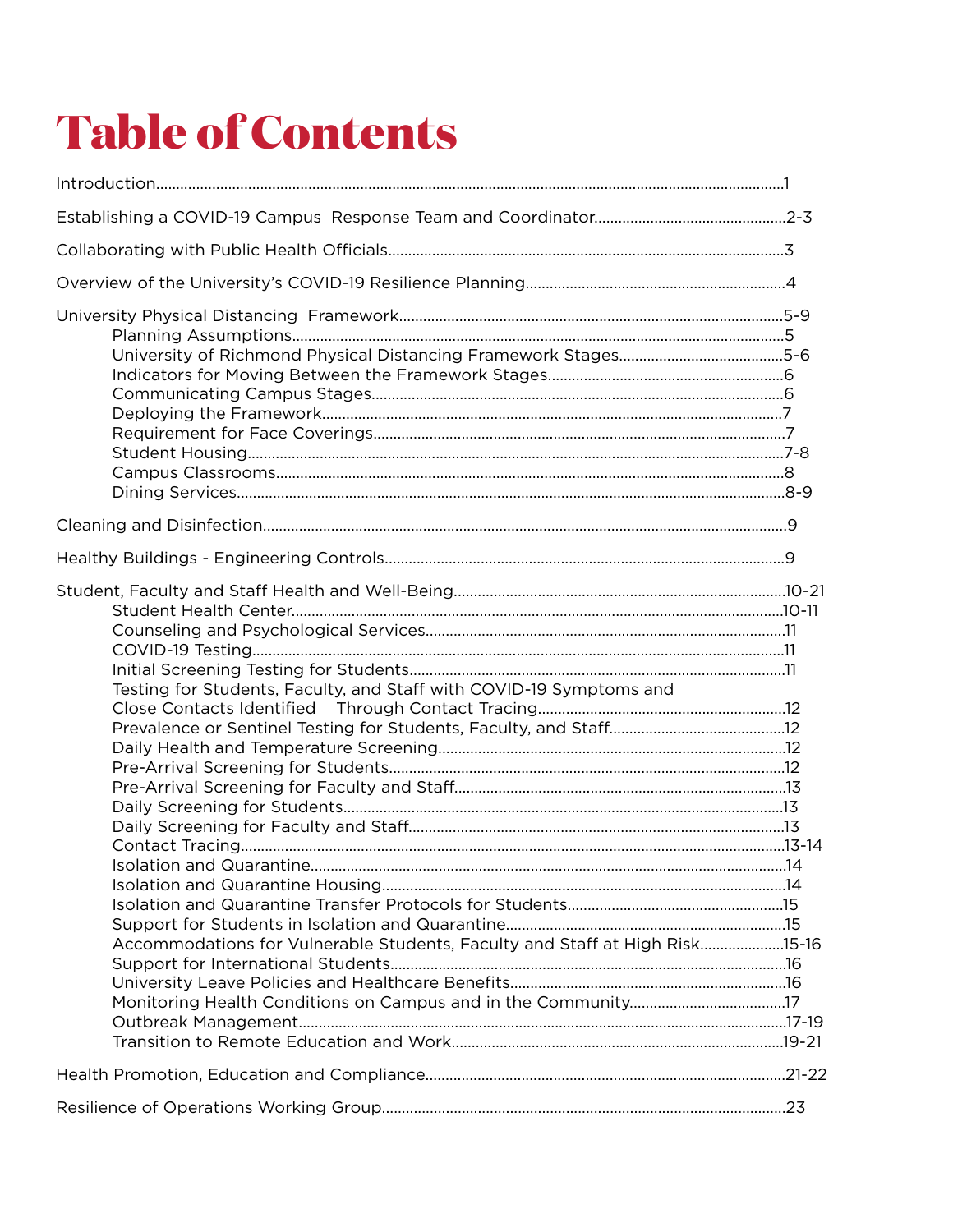## **Introduction**

On June 11, 2020, the University of Richmond announced its intention to return to in-person residential education for the 2020-2021 academic year. The University reached this decision guided by two fundamental priorities: promoting the health and safety of the University community and ensuring an excellent academic experience for its students.

During the planning process, the University considered numerous scenarios and formats to determine how best to adapt to COVID-19 and achieve these priorities. Strongly supported by a number of working groups and more than 75 faculty, staff, students, and administrators, we examined alternatives to the traditional semester format, including block and module structures that would allow students to complete a smaller number of classes on a compressed schedule. The University also considered scenarios that would reduce density on campus at any given time.

The contingency planning process resulted in two primary findings:

• First, the University is able to implement interventions consistent with public health guidance to mitigate risk.

• Second, shifting to a different, unfamiliar academic format for just one year would not serve the quality of our education, would be burdensome for faculty and staff, and should be avoided unless necessary for health reasons.

Consequently, the University concluded that its traditional format is the best structure at this time — and that, with assiduous planning and the diligence of all of all community members

throughout the semester and academic year, the University could return to a residential academic experience while adhering actively and consistently to crucial public health guidance.

The University's Reopening Plan and health and safety planning work are guided by two fundamental priorities: promoting the health and safety of the University community, and ensuring our students receive an excellent academic experience. The University is known for dynamic, face-to-face instruction in small classes organized around robust discussion, group problem-solving, and personal faculty attention. In developing our plans for reopening, the University sought to preserve these hallmarks of a Richmond education while making necessary adjustments and complementary interventions to promote the health and safety of all members of the campus community.

The University of Richmond's Reopening Plan addresses the requirements of Governor Northam's Higher Education Reopening Guidance issued on June 11, 2020. This Reopening Plan and campus protocols will continue to be revised as needed in order to respond effectively and rapidly to evolving public health guidance and campus and local health conditions.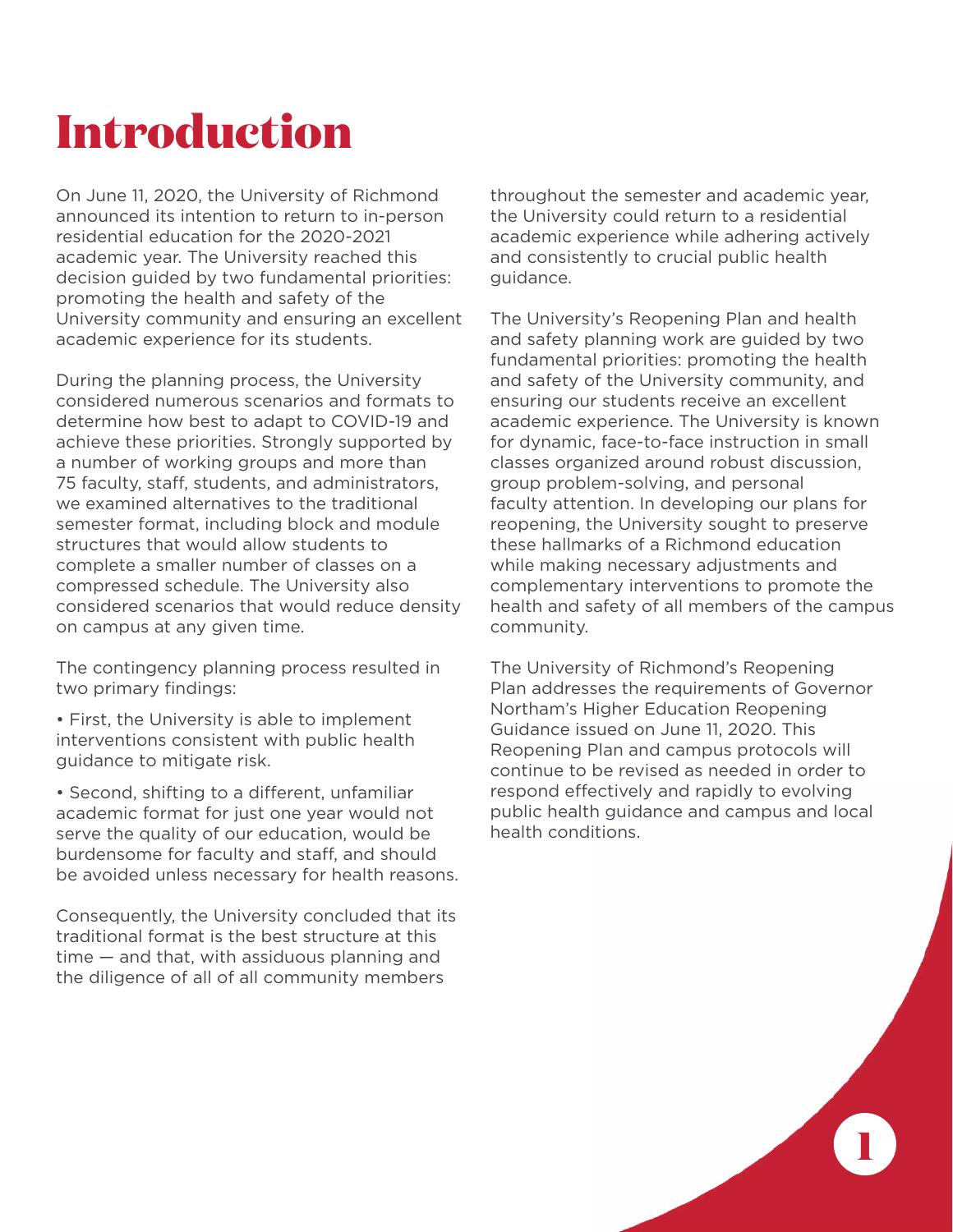## **University of Richmond Reopening Plan**

## **Establishing a COVID-19 Campus Response Team and Coordinator**

During its contingency planning, the University established a Resilience of Operation Working Group (the "Resilience Group") to assess the University's ability to implement key mitigation measures necessary for returning to residential education. The Resilience Group will serve as the University's COVID-19 steering committee through the summer and during the academic year. The Resilience Group has 24 members with representation from across campus including the faculty, Academic Affairs, Student Development, the Student Health Center, Public Safety, Emergency Management, Dining Services, Campus Operations, Residence Life, Human Resources, Risk Management, and Athletics. A list of the current membership is attached to this report. As the University moves from detailed planning and implementation to monitoring and response, the membership of the Resilience Group may be modified to include individuals with broad scope of responsibility and decisionmaking authority, although the functional areas listed above will remain represented.

The University has appointed its Director of Emergency Management to serve as its COVID-19 Coordinator, working in close collaboration with the Resilience Group and leadership across campus. The Resilience Group will remain in close contact with the Virginia Department of Health and the Richmond City and Henrico Health Districts to monitor conditions and their potential to impact campus operations.

The Resilience Group has created six implementation and management teams to continue to develop, refine, implement, and oversee the University's resilience and reopening plans. The teams and their charges are as follows:

• CASE SURVEILLANCE, TESTING AND CONTACT TRACING – This team's charge is to monitor and detect the incidence of infection within the campus community through testing. contact tracing, and syndromic surveillance.

• ISOLATION AND QUARANTINE CASE MANAGEMENT AND SUPPORT FOR STUDENTS – This team's charge is to refine and implement protocols for supporting students diagnosed with COVID-19 and students in quarantine, including medical, mental health, and academic support. • HEALTH MANAGEMENT AND SUPPORT FOR FACULTY AND STAFF - This team's charge is to implement a plan for monitoring and supporting the health of faculty and staff diagnosed with COVID-19 or those in quarantine.

• SITUATION MONITORING AND PHYSICAL DISTANCING STAGE MANAGEMENT – This team's charge is to monitor the incidence of COVID-19 cases on campus and in the local community and, working with local health authorities, monitor the bed capacity of local hospitals. It will make recommendations to the Resilience Group regarding moving between physical distancing stages and transitioning to remote education and work.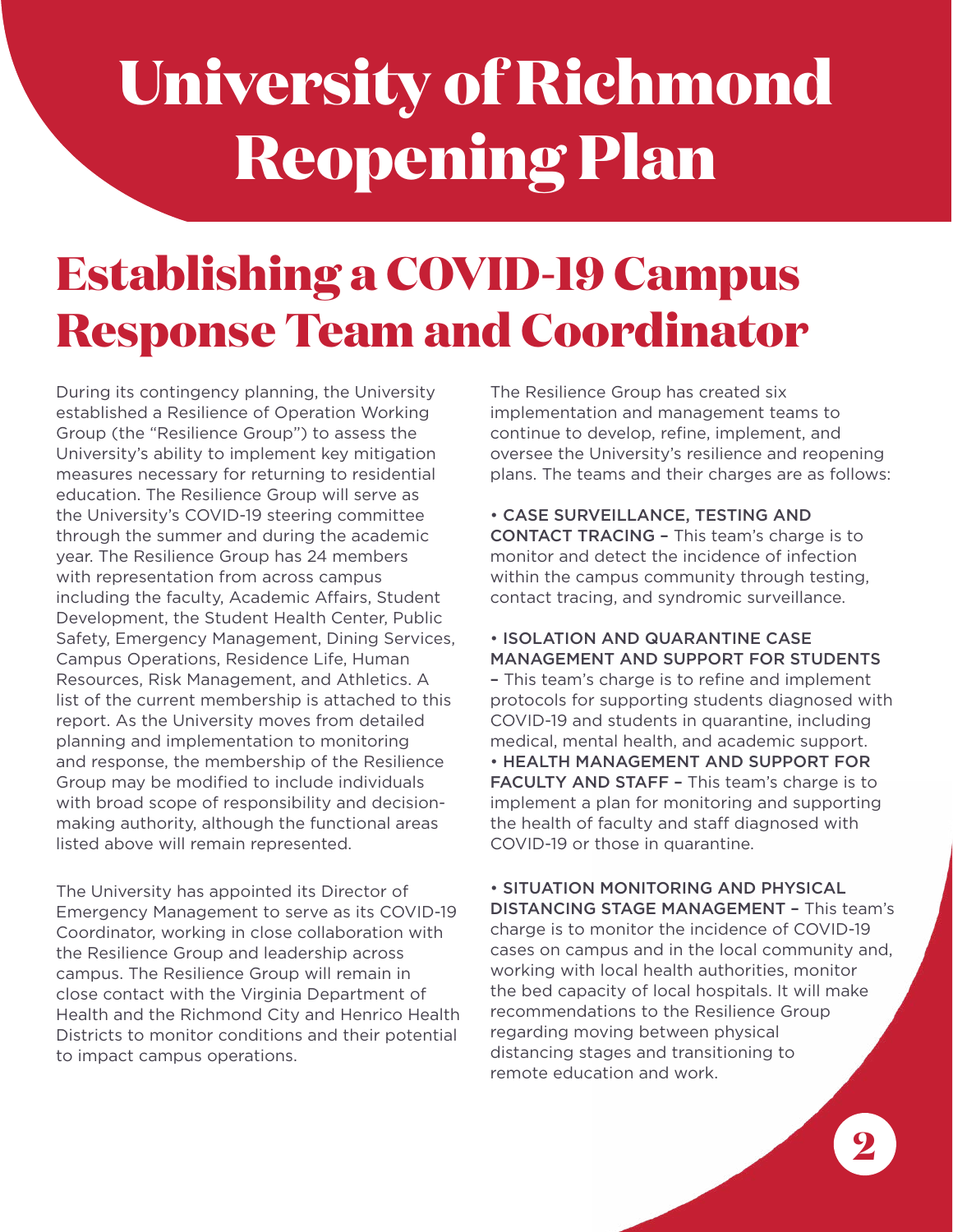• HEALTH PROMOTION AND COMPLIANCE – Students and Employees – This team's charge is to develop policies, procedures, training, communications and awareness campaigns designed to promote compliance with the University's COVID-19 health and safety measures and to enforce compliance when necessary.

• PROCUREMENT - This team's charge is to support the University's COVID-19 response by sourcing and procuring supplies and equipment recommended by the Resiliency Group.

The Resilience Group will make recommendations to the President and leadership of the University regarding changes in this plan, the implementation of the University's Physical Distancing Framework, and the operating status of the University.

## **Collaboration with Public Health Officials**

The University is collaborating closely with the Virginia Department of Health, the Richmond City Health District, and the Henrico Health District. Additionally, members of the Resilience Group have reviewed with representatives of the Richmond City and Henrico Health Districts the University's plans for testing, contact tracing, isolation and quarantine, as well as physical distancing guidelines established for campus. As of the date of this report, representatives of the University have a weekly standing meeting with representatives of the Richmond City and Henrico Health Districts. Contact information for the University's local health department officials is as follows:

> Deputy Director Richmond City and Henrico Health Districts 400 E. Cary Street Richmond, VA 23219 804-205-3500

> Medical Director Henrico and Richmond Health Districts 400 E. Cary Street Richmond, VA 23219 804-501-4655

Senior Epidemiologist Henrico and Richmond Health Districts 8600 Dixon Powers Dr. Henrico, VA 23228 804-501-5216

The University will work closely with the Virginia Department of Health and the Richmond City and Henrico Health Districts and, specifically, will: • Provide notice or require its testing provider provide notice of positive COVID-19 cases on campus;

- Support contact tracing efforts, including potentially providing additional, trained staff for contact tracing as requested;
- Provide notice of any suspected outbreak of COVID-19 on campus;
- Seek consultation and direction in responding to any outbreak of COVID-19 on campus; and
- Seek consultation and direction in any decision to close all or part of campus or to transition to remote education and work.

Additionally, the University has consulted with an infectious disease specialist at Virginia Commonwealth University.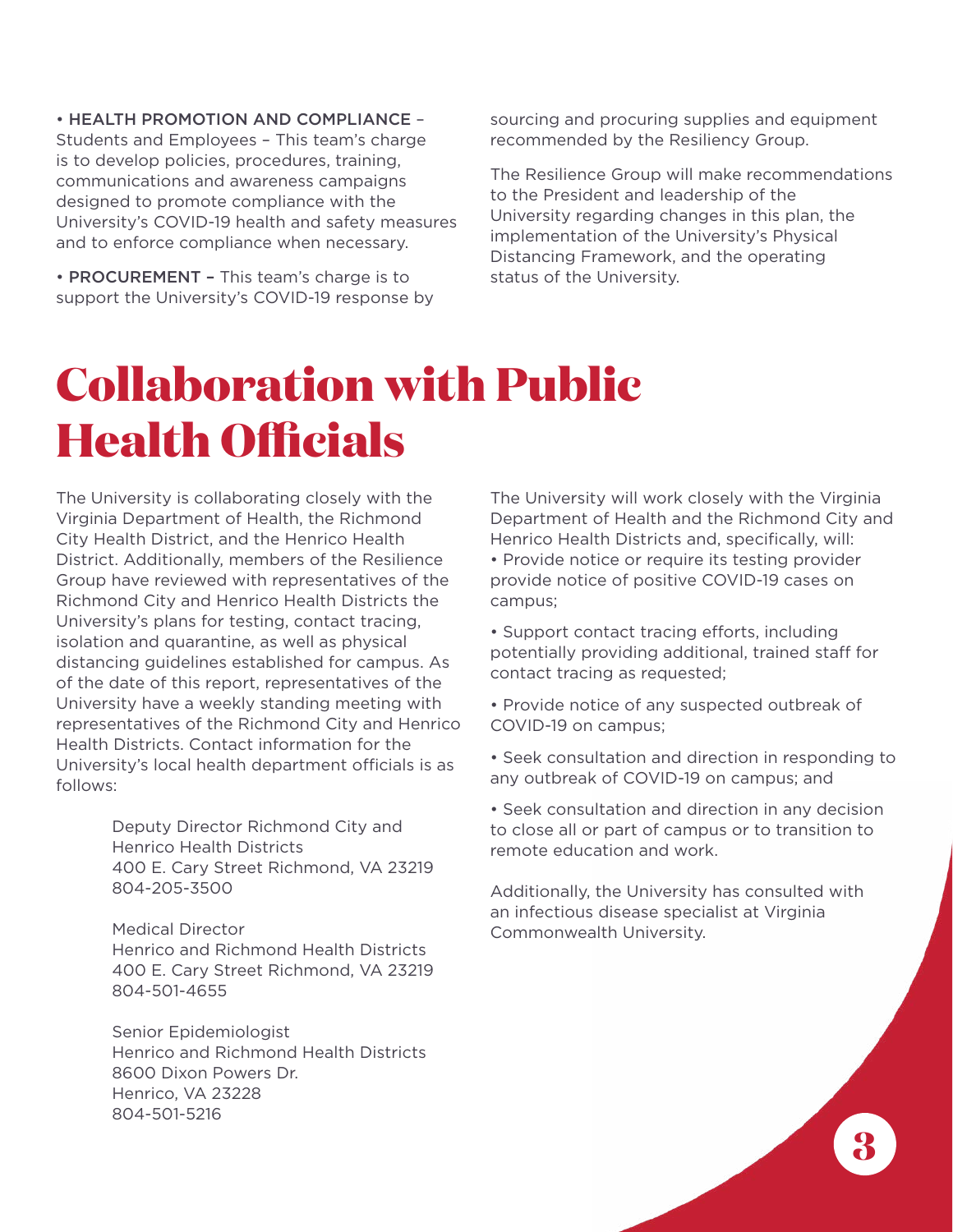## **Overview of the University's COVID-19 Resilience Planning**

The University's Reopening Plan and resilience work incorporates multiple, complementary actions and interventions designed to mitigate the risk of COVID-19 on campus. The University recognizes that in the absence of an available and effective vaccine, our planning must incorporate multiple layers of protection for the campus community. The following is a visual depiction of the layered elements of the University's resilience planning.



This Reopening Plan will provide detailed information regarding each aspect of the University's resilience planning depicted above.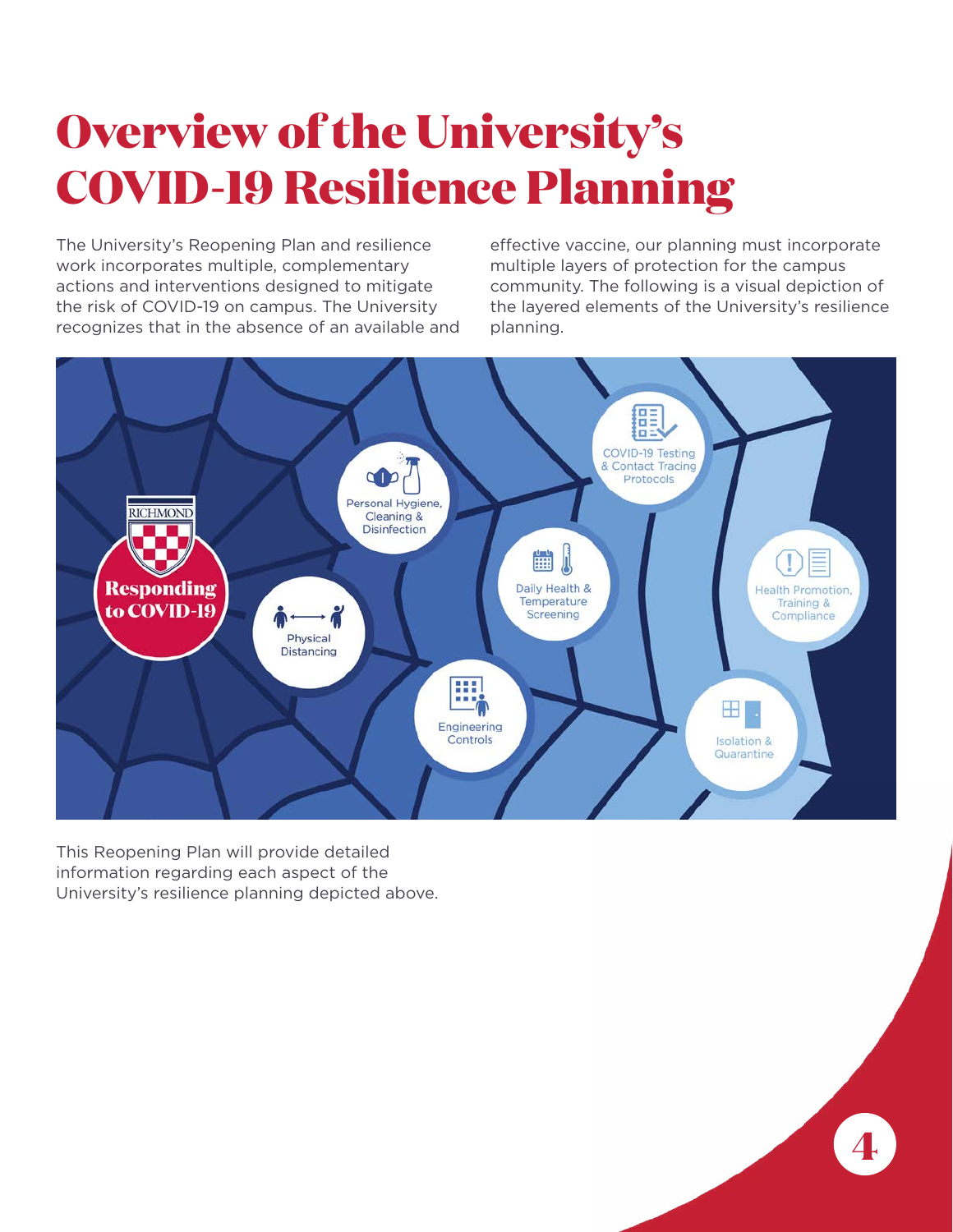## **University Physical Distancing Framework**

The University developed and is implementing a [Physical Distancing Framework](https://www.richmond.edu/coronavirus/_common/physical-distancing-framework.pdf) (the "Framework") which provides staged, guidelines that are intended to promote the health of the campus community. All students, faculty, and staff will be required to act in accordance with the Framework. The Framework will correspond to Virginia's phased reopening and current conditions on campus and in the local community. Color-coded from red to green, the framework allows physical distancing protocols to be relaxed as the situation improves. Each stage will correspond to the conditions on campus and in the local community and with the phases of the Governor's Forward Virginia plan.

The Framework will be evaluated and updated on a regular basis to reflect the latest public health and other guidance and the current version will be available on the University's [COVID-19 website.](https://www.richmond.edu/coronavirus/_common/physical-distancing-framework.pdf)

### PLANNING ASSUMPTIONS

The Framework assumes the following for planning purposes:

• The Governor will implement a three-phase approach to reopening the Commonwealth of Virginia with which the University will comply.

• A staged approach to reopening the campus will balance the benefits and potential harms of adjusting these measures, so as not to trigger a resurgence of COVID-19 cases and jeopardize the health and safety of the campus community.

• The risk of transmission depends on both the type and duration of exposure, as well as protective measures.

• Physical distance is the most effective way to prevent the exposure to COVID-19, followed by engineering and then administrative controls.

• Growing evidence demonstrates that the use of face coverings, coupled with physical distancing

may reduce the risk of COVID-19 transmission although the use of face coverings requires consistent access to supplies and continuous, proper use by individuals.

• Relaxing restrictions too quickly may lead to a spike in cases.

• The University will offer formal education/ training regarding COVID-19 to faculty, staff, and students.

#### UNIVERSITY OF RICHMOND PHYSICAL DISTANCING FRAMEWORK STAGES

The Framework consists of four stages, with a set of standards under each stage covering, among other areas general guidelines and precautions, building modifications, student housing, [travel](https://risk.richmond.edu/travel-registry/index.html), classrooms, labs, [meetings and events](https://www.richmond.edu/coronavirus/policies/index.html#on_campus_events), class schedules, and vendors and contractors. It is designed to allow the University to relax its requirements as conditions warrant and to move back to a more restrictive stage when necessary. The stages are as follows:

• RED STAGE – The red stage is the most restrictive of the four stages and is the starting point for the reopening of the campus. In the red stage the University implements the recommendations within the Framework and complies with the requirements identified within the Forward Virginia Guidelines.

• ORANGE STAGE - The orange stage maintains many of the precautionary measures implemented as part of the Red Stage, to allow time to identify the impact of increased numbers of students, faculty and staff on campus and complies with the requirements identified within the Forward Virginia Guidelines.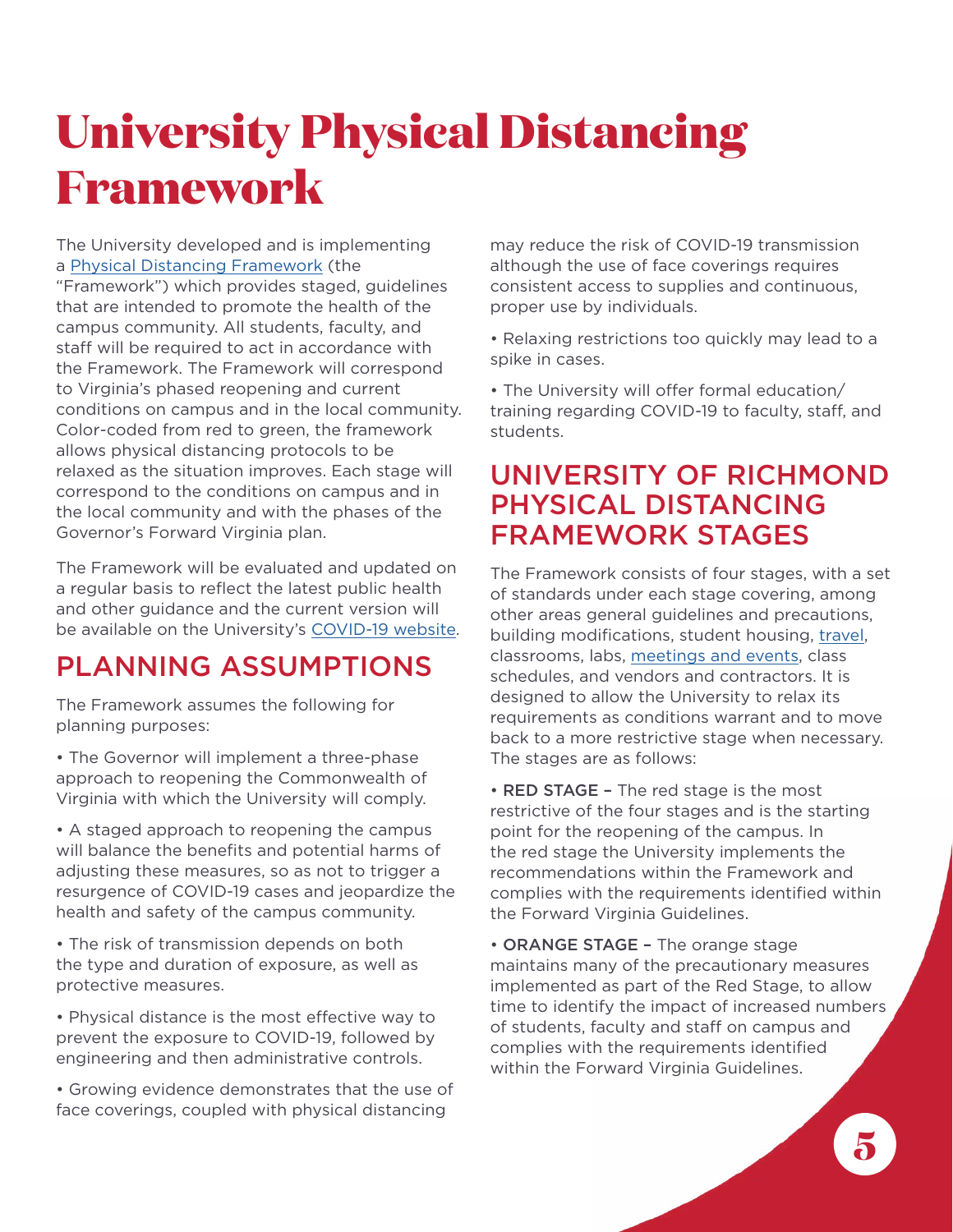• YELLOW STAGE - The yellow stage permits the expansion of the co-curricular experience, while maintaining many of the physical distancing requirements of the orange stage and complies with the requirements identified within the Forward Virginia Guidelines.

• GREEN STAGE – The green stage relaxes many of the precautions of the prior stages, but recognizes a new post-COVID-19 normal and complies with the requirements identified within the Forward Virginia Guidelines.

#### INDICATORS FOR MOVING BETWEEN THE FRAMEWORK STAGES

The Resilience Group's Situation Monitoring and Physical Distancing Stage Management Team (the "Situation Monitoring Team") is charged with making recommendations to the Resilience Group regarding the indicators the University will track to make decisions regarding moving from one stage of the Framework to the next or moving back to a more restrictive stage.

Recommendations regarding transitions between the stages of the Physical Distancing Framework will be made in a holistic and not a formulaic manner. The metrics listed below will be considered as a whole and no single metric will be dispositive.

#### EXTERNAL METRICS

• State or local government orders and directives (e.g., Forward Virginia Phases)

• Trajectory of the percentage of positive tests at the state level, using the 7 day average – reduction over 14 days may permit move to less restrictive stage, increase over 14 days may indicate a move to a more restrictive stage

• Trajectory of the percentage of positive tests at the local level (Richmond, Chesterfield, Henrico), using the 7 day average – reduction over 14 days may permit move to less restrictive stage, increase over 14 days may indicate a move to a more restrictive stage

• Bed and ICU capacity of local hospitals – a consistent level or a material increase availability of ICU and other hospital beds may in permit move to less restrictive stage, a material reduction in capacity may indicate a move to a more restrictive stage

• Local Hospital access to PPE - adequate PPE supply may permit a move to a less restrictive stage, material shortages of PPE may indicate a move to a more restrictive stage.

#### CAMPUS METRICS

• Trajectory of the number of confirmed COVID-19 cases on campus, using 7 day average, both aggregated and separated by students, faculty, and staff - reduction over 14 days may permit move to less restrictive stage, increase over 14 days may indicate a move to a more restrictive stage.

• Trajectory of the percentage of positive tests among students, faculty and staff, using the 7 day average – reduction over 14 days may permit move to less restrictive stage, increase over 14 days may indicate a move to a more restrictive stage. The weight attributed to this metric will take into account the overall number of tests conducted on campus

• Percent of isolation and quarantine space in use – growth in capacity may permit a move to less restrictive state, reduction in capacity may indicate a move to a more restrictive stage

#### COMMUNICATING CAMPUS **STAGES**

The University will notify the campus community of transitions from one Framework stage to another by sending out a campus-wide message. The current status will also be reflected on the University's main website landing page and on its [COVID-19 website.](https://www.richmond.edu/coronavirus/index.html)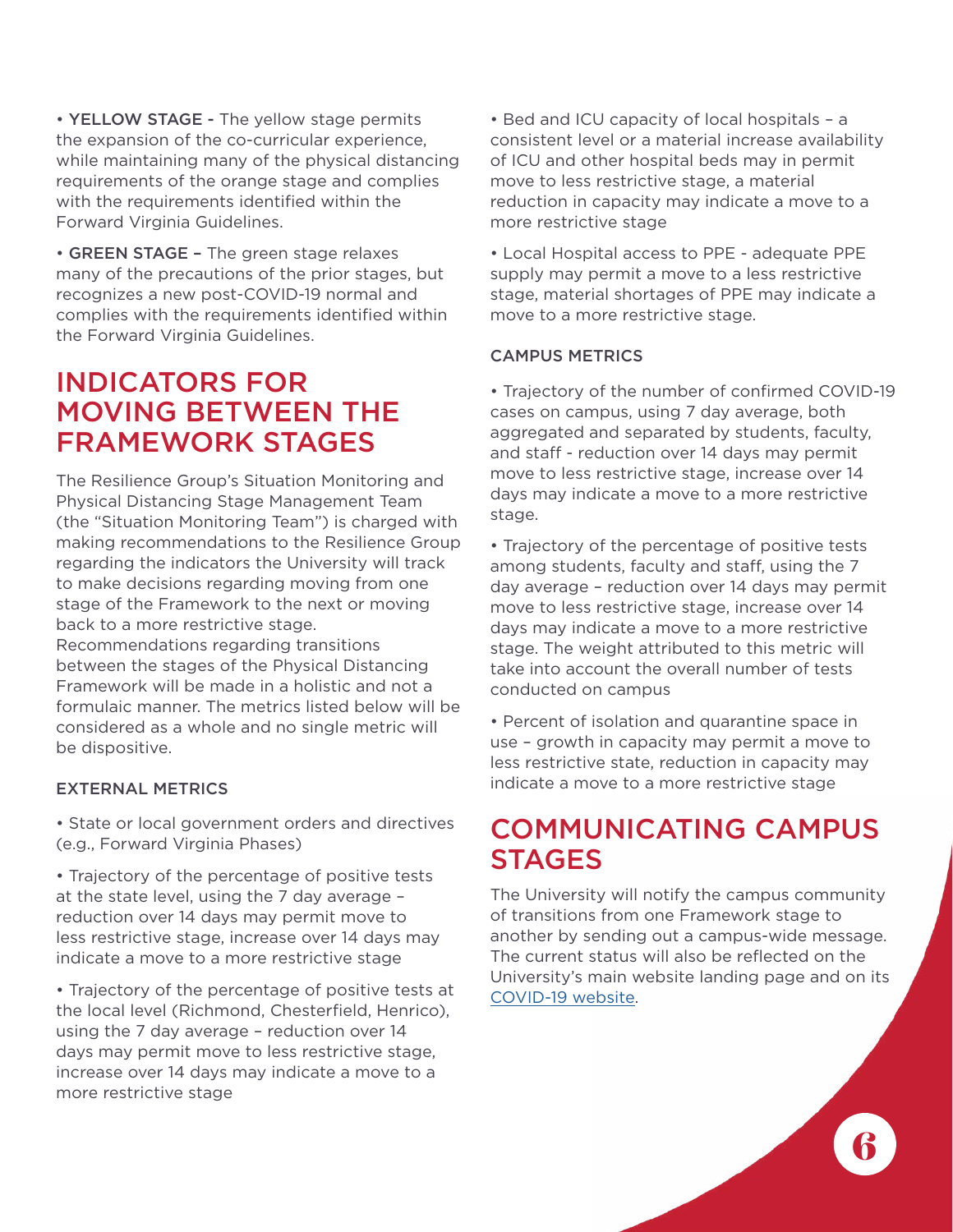#### DEPLOYING THE FRAMEWORK

The University has established a Physical Distancing consulting team that has conducted walk-throughs of University buildings and is working in collaboration with liaisons from across campus to implement the Framework. This work is ongoing and will be completed over the summer. The detailed framework identifies the interventions that will be put into place in each stage, including but not limited to the following:

• SIGNAGE AND VISUAL CUES – The University will deploy signs and visual cues across campus to reinforce wearing of face coverings, maintaining at least 6 feet of space, handwashing, and disinfection.

• DEPLOYMENT OF HAND SANITIZER AND WIPES – The University has ordered hand sanitizers and disinfecting wipes that will be deployed across campus, with particular emphasis on building entrances and high traffic areas.

• ENTRY AND EXIT DOORS AND STAIRWELLS – The University will designate certain building doors as entry or exit only and certain stairwells as up or down only to manage traffic flow and promote physical distancing.

• PLEXIGLASS BARRIERS – Plexiglass barriers will be installed in certain customer-facing locations, such as cashier stations in the dining hall, where it is not possible to maintain 6 feet of distance.

#### REQUIREMENT FOR FACE COVERINGS

One key aspect of the University's Framework is the requirement to wear face coverings in University buildings. Under the Framework, face coverings will be required in the red, orange, and yellow stages. The University has adopted an [interim policy](https://www.richmond.edu/coronavirus/policies/#face_coverings) requiring the use of face coverings inside of University buildings, classrooms, or in common areas of University residence facilities, and in outdoor locations where physical distancing is not possible. The University has

procured and will provide 2 face coverings to every student, faculty, and staff member.

### STUDENT HOUSING

The Resilience Group's Housing Subcommittee was charged with applying the Framework to the University's on-campus student housing. The University determined that the majority of all student rooms in the University's traditional-style residence halls (e.g., double rooms with shared hall bathrooms), suites (e.g., 3 or 4 person units with shared bathroom), and apartments (e.g., 4 person units with shared bathroom) are large enough in terms of square footage to permit full occupancy, consistent with the requirement of maintaining at least 6 feet of space between students. However, following an inventory of every residential building and room, the University has eliminated all triple rooms for the 2020-21 school year and converted these rooms to doubles. The University has also eliminated smaller doubles, converting them to single rooms. The University will treat roommates as a family unit for purposes of contact tracing and quarantine.

The University has developed a staggered schedule for student move-in to more gradually repopulate the campus with students, facilitate physical distancing during the move-in process, and enable COVID-19 testing upon arrival. The move-in schedule is as follows:

- JULY 15, 2020 approximately 120 students
- AUGUST 10, 2020 approximately 250 students
- AUGUST 14, 15, and 16 approximately 950- 1000 first year students and transfer students
- AUGUST 19, 20, and 21 approximately 1600 upper level students

As noted above, students will be required to wear face coverings in all common spaces of the residence facilities.

The University's custodial services team will follow the CDC's guidelines for cleaning and disinfection of residential facilities using only EPA-registered disinfectants identified for use against SARS-CoV-2. Disinfecting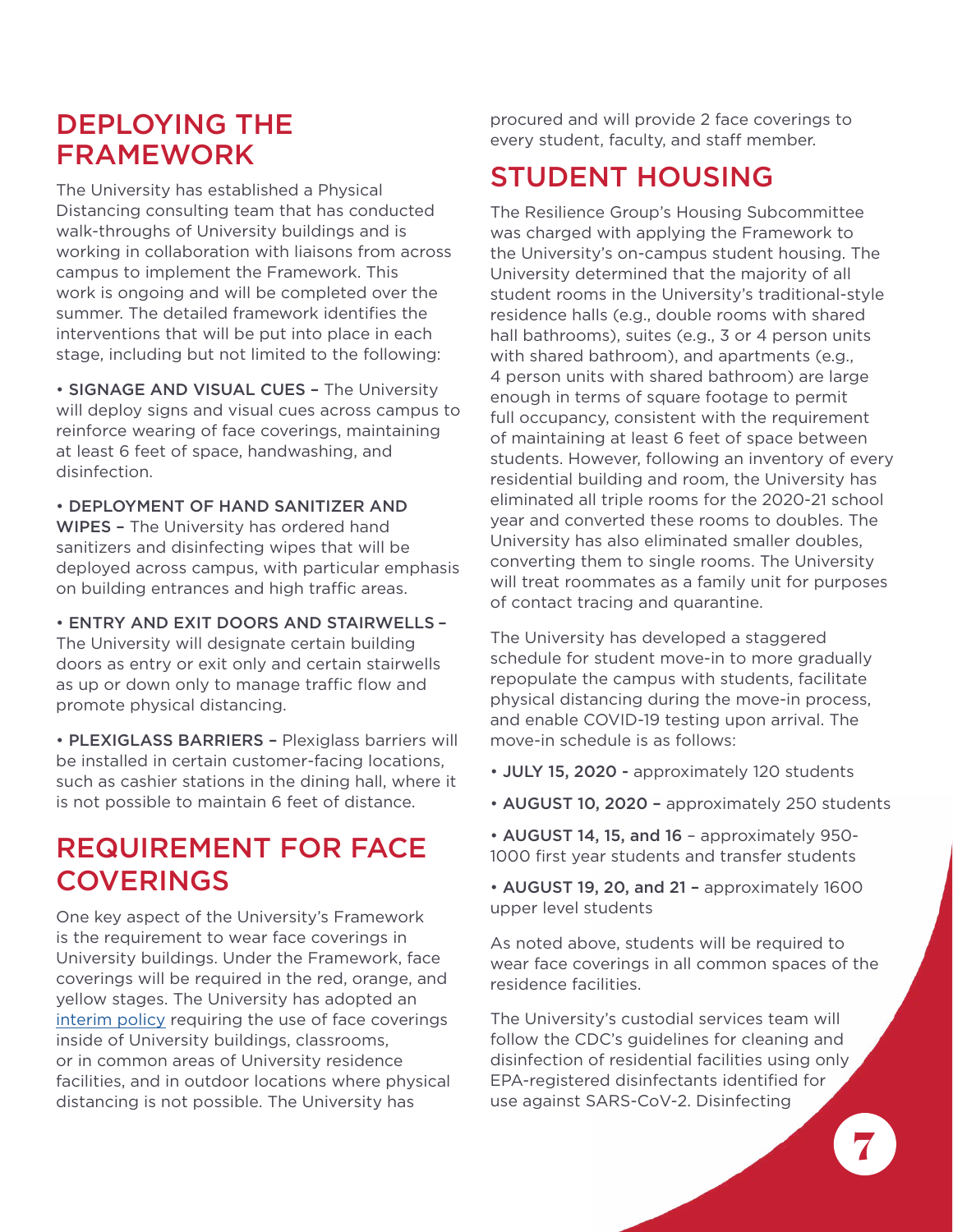wipe stations will be installed for residents to wipe down frequently touched surfaces in residence facilities; posted signage will provide guidance for frequency and proper techniques. Hand sanitizing stations will be installed in every residential building at entry points as well as in high-traffic areas. Signage will be posted in all residential buildings with hygiene, physical distancing, and health/wellness information/reminders.

Access to campus housing will be limited to residents of specific buildings, controlled via key or swipecard access. In the red, orange, and yellow stages of the Framework visitor access to residence halls will be restricted.

As a result of the cancellation of fall study abroad programs, the University expects the demand for on-campus housing to exceed its revised capacity. As a result, the University will lease hotel rooms for students who were scheduled to study abroad and now wish to have University housing.

### CAMPUS CLASSROOMS

The University's Academic Scheduling and Enrollment Planning Working Group conducted an inventory of all current classrooms and other University spaces in order to assign all classes to spaces that are consistent with the requirements of the Framework. The University will use all available spaces, including areas that are not traditionally used as classrooms to ensure that each course scheduled for the fall will be in a room that provides for at least six feet of space between students and at least ten feet between the faculty member and the students. The University created schematic drawings of each space prior to assignment in order to ensure compliance with the Framework. The class schedule was adjusted by increasing the times during which classes are scheduled to promote the most effective use of the identified classroom space.

Each classroom will be equipped with technology that will permit remote participation by students who are at high risk for COVID-19 and students who may be in isolation and quarantine. As noted above, faculty and students will be required to wear face coverings in the classroom.

The University's custodial services team will follow the CDC's guidelines for cleaning and disinfection of classrooms using only EPAregistered disinfectants identified for use against SARS-CoV-2. Classrooms will be cleaned at least once per day and will be equipped with disinfecting wipe stations so that students and faculty can wipe down surfaces that they have touched or will touch during the class.

### DINING SERVICES

As a primarily residential, undergraduate campus, dining services on campus are a critical component of the infrastructure that will enable residential education in fall 2020. The University's Dining Services has developed a plan for serving students in the University's dining hall and in its on-campus retail locations in a manner aligned with the Framework. The following is a summary of the key elements of that plan.

During the red and orange stages of the Framework, the Heilman Dining Center ("HDC"), the University's largest and busiest food outlet, seating will be reduced to 221 total diners and tables will be relocated to maintain physical distancing. In the yellow stage, the capacity will be increased to 525, which is approximately 58% of total capacity. The HDC will eliminate all self-serve options. When occupancy maximum is reached, dedicated to-go lines will facilitate students' pick-up of meals, and a queue will form for seating as it becomes available. The HDC will use signage and other visual cues to reinforce physical distancing in queues and throughout the facility. The University will dedicate a very large meeting room in the Tyler Haynes Commons to provide additional dining service capacity. It will be opened for lunch and dinner during the week, and will serve the same menu available in the HDC for those meals.

All of the University's retail dining locations will reopen in the fall. These outlets will de-densify or eliminate their seating areas to promote and enable physical distancing for diners, and to determine and post maximum occupancy levels consistent with the Framework. The take-out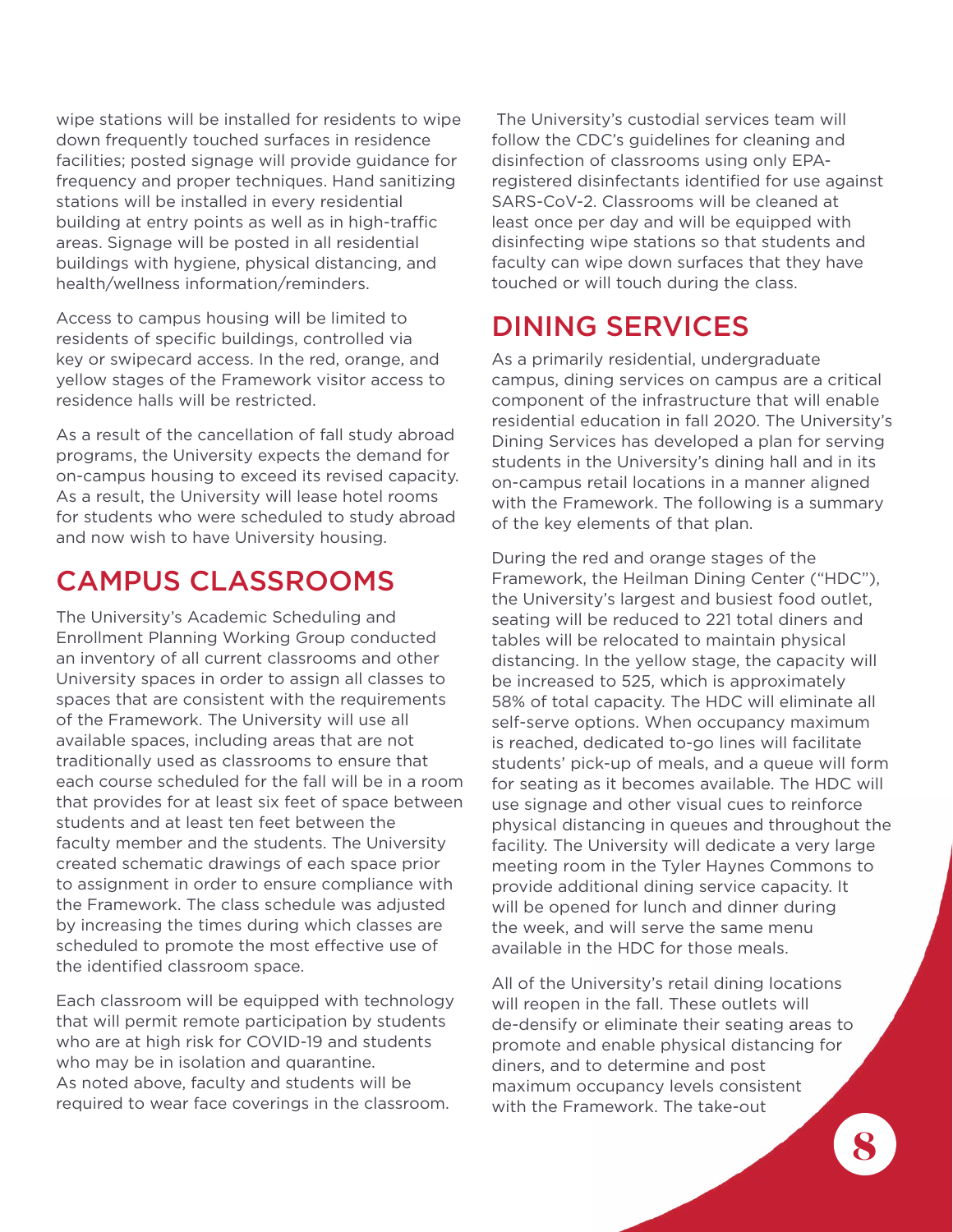and delivery app, Grub Hub, will be available for all retail dining locations to enable students to place orders online for pick-up.

Consistent with all campus buildings, the University's dining outlets will follow campus procedures for increased cleaning and disinfection of high-touch areas; training and education on these procedures will take place in summer 2020. Floor decals and signage

will remind employees and diners of physical distancing requirements in dining locations, and traffic control tools, such as stanchions will be deployed to direct traffic flow into, through, and out of dining outlets. Face coverings are required inside of all retail dining outlets, and sanitizing and disinfecting wipes stations will be prominently placed in high-traffic locations. Buffet and self-serve options for diners in all outlets will be eliminated.

### **Cleaning and Disinfection**

As noted above, the University's custodial services team will follow all applicable public health guidelines for cleaning and disinfection of campus facilities. The University's plan for cleaning and disinfection includes the following:

• Procurement and utilization of only EPAregistered disinfectants identified for use against SARS-CoV-2;

• Training employees with prior cleaning and custodial responsibilities to prioritize cleaning and disinfection of high-touch surfaces in their assigned areas;

• Installing disinfecting wipe stations across campus in academic, administrative, athletic and dining spaces, with signage encouraging individuals to wipe down high-touch surfaces with which they might come into contact; and

• Significantly increasing the number of hand sanitizer stations across campus.

### **Healthy Buildings** — **Engineering Controls**

Engineering controls within campus buildings are an effective way to mitigate the spread of the SARS-CoV-2 virus. The Resilience Group, charged a Healthy Buildings sub-group with developing a set of recommendations for improved engineering controls throughout campus facilities. Based on the recommendations of the Healthy Buildings sub-group, the University is in the process of implementing the following engineering controls in its academic, administrative and residential buildings:

• Modifying air handling systems to the greatest extent feasible to increase outside air input into buildings through existing systems;

• Adding UV-C filtration and/or bi-polar ionization to existing air handling systems to neutralize viral particles;

- Installing foot pulls on bathroom doors;
- Installing stanchions in high traffic locations or where people are likely to queue;

• Modifying water fountains so that they can only be used to fill bottles and adding bottle fillers in buildings without them; and

• Installing at least one no-touch faucet in public bathrooms that currently have none.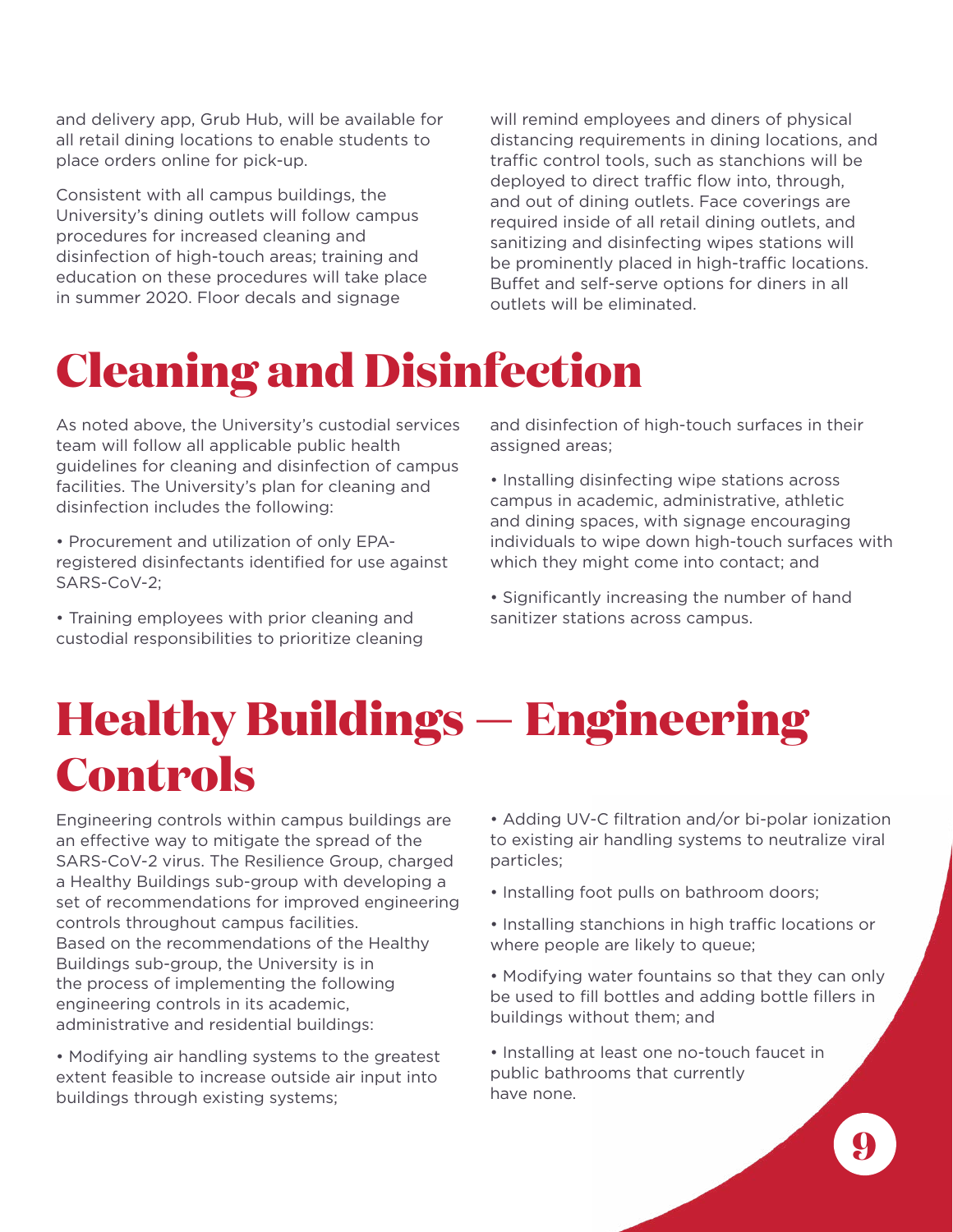## **Student, Faculty and Staff Health and Well-Being**

In developing the University's Reopening Plan, the health and well-being of students, faculty, and staff have remained central to all planning efforts. The University has sought to preserve the hallmarks of a Richmond education while making the changes and adjustments necessary to conform to public health guidance and promote health and safety. The following section provides details regarding key aspects of reopening meant to support our community's health and well-being on campus.

### STUDENT HEALTH CENTER

The University offers a robust menu of health and well-being services for full-time, degreeseeking students during the academic year. The University's Student Health Center physicians, nursing staff, and practice manager have been integral to the University's resilience planning and fall reopening preparation work. In addition to providing and maintaining its standard menu of services for residential students through the conclusion of the 2019-20 academic year, the Student Health Center has developed clinical protocols for caring for students exhibiting COVID-like symptoms.

The Student Health Center has ordered sufficient numbers of personal protective equipment ("PPE") including, but not limited to:

• N95 masks;

• Surgical ear loop masks for both providers and patients;

- Gloves; and
- Gowns.

The Student Health Center will use its electronic medical record platform for scheduling student appointments and will not permit walk-in visits for students with respiratory illnesses or potential COVID-19 symptoms. Students will be asked prescreening questions via their electronic medical

record portal and appointments will be scheduled in staggered slots to avoid potential contact between symptomatic patients.

Students will be directed to call the Student Health Center for triage and telehealth evaluations. The purpose of these calls will be to triage symptoms, answer questions, and determine appropriate level of care. If during the triage phone call or telehealth evaluation, the patient's symptoms warrant in-person medical evaluation or testing for COVID-19, the student will be scheduled for in-person medical evaluation at the Student Health Center or an off-campus location after hours. Following the phone call, the Student Health Center will send via the student patient portal a written summary of COVID-19 management, precautions and the after-hours emergency medical care phone number.

The Student Health Center has a plan for afterhours clinical support for students. The Student Health Center uses the FoneMed nurse triage system. FoneMed will be available to students after hours for nurse triage. The FoneMed nurse triage will include the following:

• The FoneMed nurse is provided with phone number contacts as needed to call Student Health Center the physicians/nurse practitioner oncall or campus police/after-hours residential life staff for placement of students into isolation or quarantine space as indicated.

• Every FoneMed nurse triage call creates an electronic health record note to be reviewed within 24 hours by health center physician, nurse practitioner, or nurse.

• As indicated from the FoneMed nurse triage note, the student is contacted in follow up either by secure message email through patient portal or phone call. The Student Health Center will provide clinical support and monitoring for students

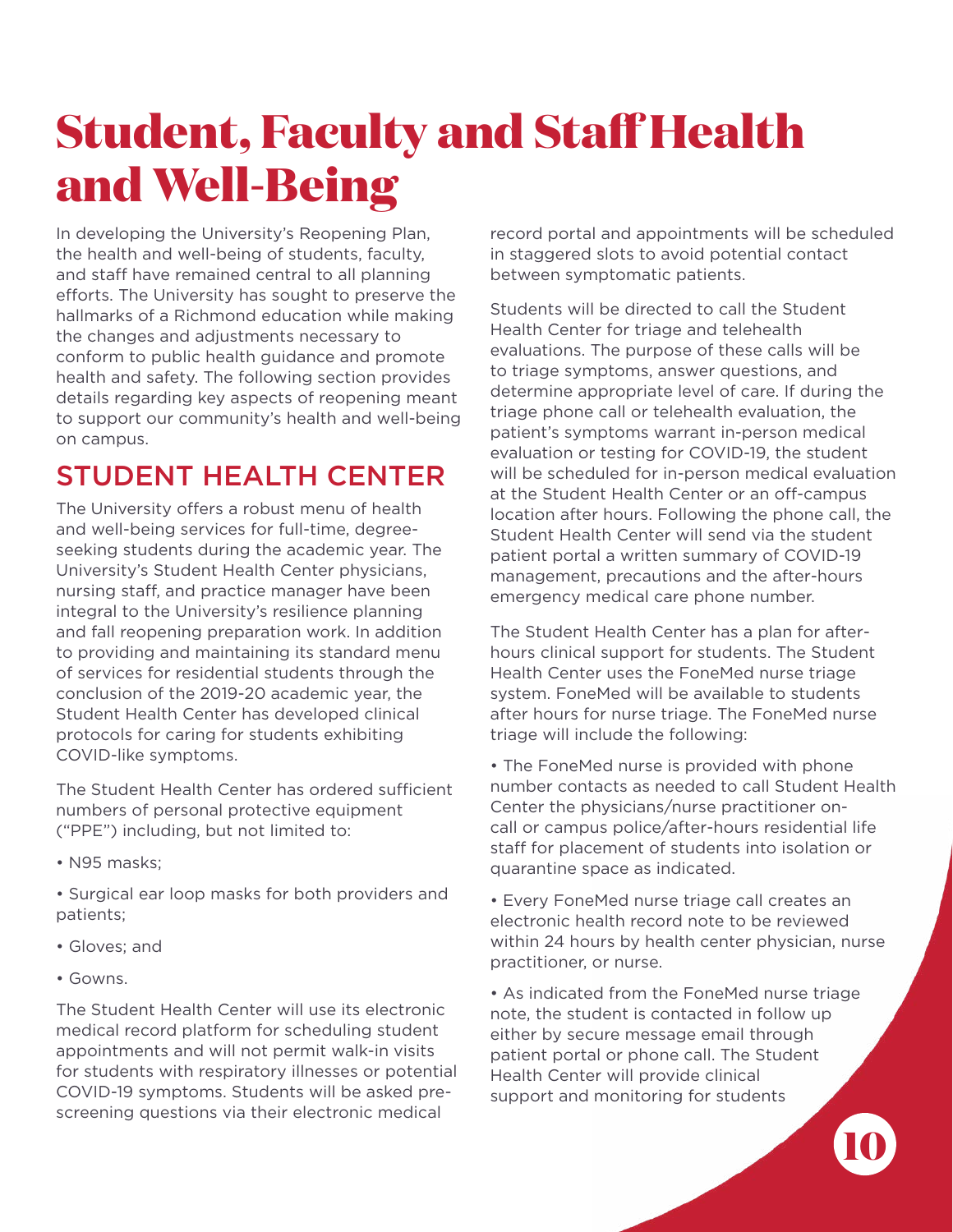who are in isolation and quarantine on campus. The Student Health Center has significantly increased its clinical hours for the 2020-2021 academic year. However, the Student Health Center recognizes the potential need for additional clinical capacity and is in the process of finalizing a surge plan that intended to secure that capacity.

Over the course of the summer, the University will be communicating its new health and safety protocols, including the protocols for accessing the Student Health Center, with all students and parents. This information will also be available on each student's electronic medical record portal.

The Student Health Center has longstanding relationships with local hospitals and health care providers. During the course of the summer, the Student Health Center will contact the following frequently visited off-campus medical facilities to establish collaboration protocols and to provide information about sharing COVID-19 related health information, as permitted by applicable law:

- St. Mary's Hospital
- Henrico Doctors' Hospital
- BetterMed
- Patient First

Additionally, the University is engaging SecureHealth to provide COVID-19 testing and back up clinical support for the Student Health Center.

### COUNSELING AND PSYCHOLOGICAL SERVICES

The University's Counseling and Psychological Services ("CAPS") offers a wide range of mental health services to currently enrolled, full-time, degree-seeking students. Following the March 2020 shift to remote learning, CAPS staff shifted many of their offerings to tele-counseling and supplemented traditional offerings with programming and services responsive to the mental health needs of students navigating the pandemic. This shift included the development

of a robust [resource page](https://caps.richmond.edu/services/covid-19-caps-services.html) with information for all Richmond students coping with anxiety, stress, and other challenges.

CAPS plans to continue to offer counseling services via telehealth and other online support services during the 2020-2021 academic year, as conditions warrant.

### COVID-19 TESTING

The University is engaging a community health care provider ("Healthcare Partner") to conduct COVID-19 testing and other services on campus during the 2020-2021 academic year. The University's Healthcare Partner has significant experience with COVID-19 testing and relationships with two separate testing laboratories, which will facilitate both adequate testing capacity and prompt reporting of test results.

### INITIAL SCREENING TESTING FOR STUDENTS

All degree-seeking students taking classes on campus will be required to undergo PCR viral testing upon arrival on campus and prior to checking in to student housing and the commencement of classes. Students who have had a negative PCR test within 72 hours of arrival will be exempt from this requirement. Student arrival will be staggered to facilitate testing. Consistent with guidance provided by the Virginia Department of Health, once tested, students without symptoms will be permitted to check in to their residence halls pending testing results, but will be required to wear cloth face coverings, even in their rooms pending test results and to maintain strict physical distancing. Students with symptoms may return home (if driving in a private car) or will be placed in the University's isolation space pending test results.

The results of this testing will be reported to the Student Health Center, the Virginia Department of Health, and to the students who test positive.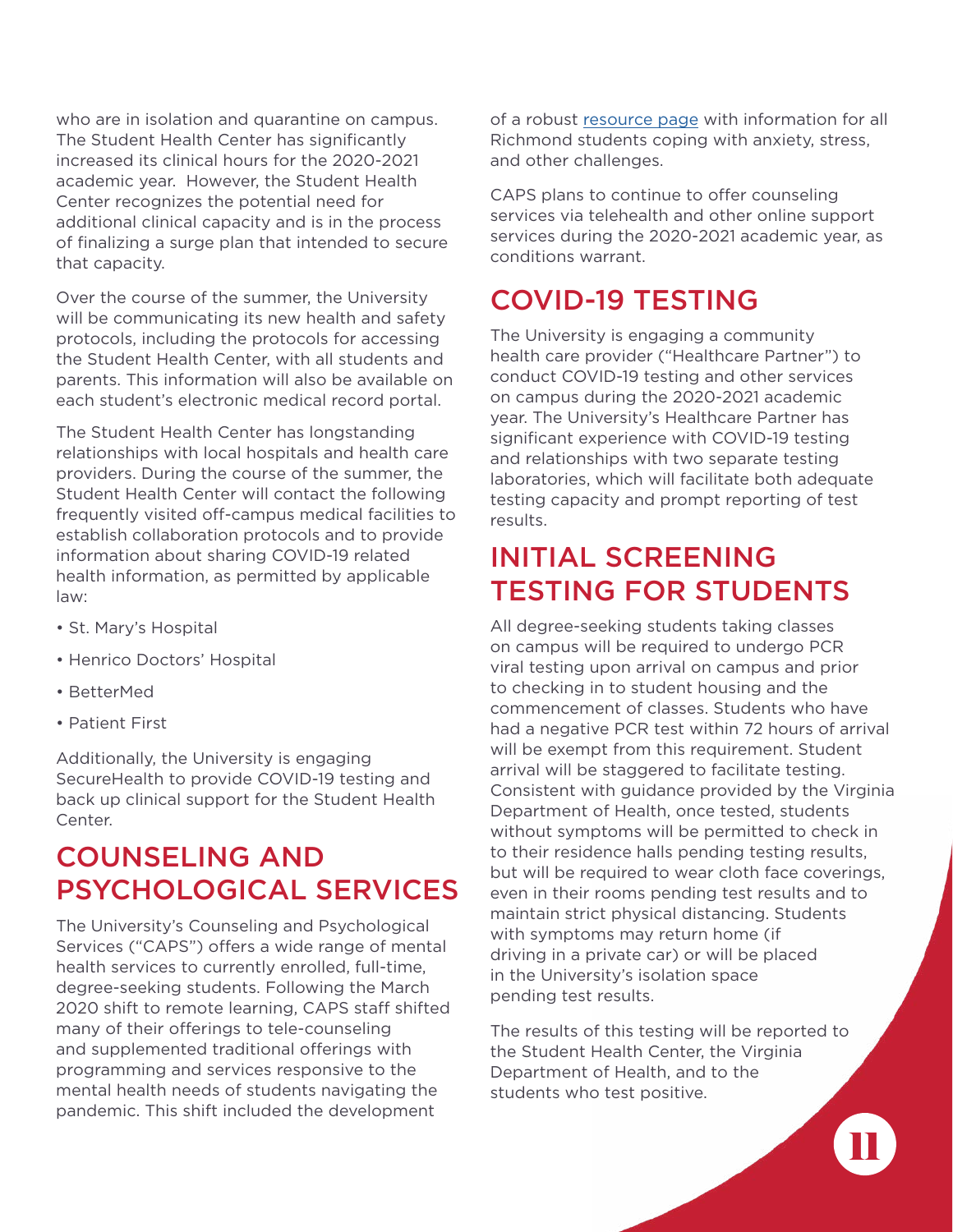#### TESTING FOR STUDENTS, FACULTY, AND STAFF WITH COVID-19 SYMPTOMS AND CLOSE CONTACTS IDENTIFIED THROUGH CONTACT TRACING

Any student who triggers established screening criteria based on symptoms or is a close contact with a COVID-19 positive individual will be tested using a viral PCR test (or a rapid antigen test if available and effective). The University is finalizing plans for an on-campus location for such testing staffed by its Healthcare Partner. The Student Health Center will refer students for such testing and symptomatic students will be placed in isolation space pending test results. The results of this testing will be reported to the Student Health Center, the Virginia Department of Health, and to the students who test positive.

Any faculty or staff member who has symptoms of COVID-19 or is a close contact of a COVID-19 positive individual will have the option to seek a clinical evaluation and testing through their own health care provider or through the on-campus clinic established by the University's Healthcare Partner. If they elect the latter, they will have a telehealth evaluation by the Healthcare Partner's clinician and, if warranted, a COVID-19 test.

Testing for individuals identified as close contacts of an infected person shall be conducted in accordance with Virginia Department of Health guidelines. The results of this testing will be reported to the University (with a signed authorization), the Virginia Department of Health, and to the individual who tests positive. The Student Health Center will provide support for students in quarantine and isolation. The University's Healthcare Partner may provide telehealth support to faculty and staff members in isolation following a positive test result.

#### PREVALENCE OR SENTINEL TESTING FOR STUDENTS, FACULTY, AND STAFF

The University will work closely with the Virginia Department of Health to assess the need for and any protocol for prevalence or sentinel testing for COVID-19 following the results of its initial screening testing of students. This assessment will also consider available public health guidance and best practices in the higher education setting. This Reopening Plan will be updated to reflect that assessment.

#### DAILY HEALTH AND TEMPERATURE SCREENING

The University will require all students, faculty, and staff to conduct daily health and temperature screenings.

#### PRE-ARRIVAL SCREENING FOR STUDENTS

The University will require all students to monitor their symptoms and temperature for 14 days prior to arrival on campus using a form or electronic platform approved by the University. The University expects to identify the specific process or online platform for monitoring symptoms and temperature in the near future and will notify all students.

Students who have symptoms will not be permitted to come to campus until they meet the following criteria:

- No fever, defined as less than 100 degrees F, for at least 3 days (that is 72 hours of no fever without the use of medicine that reduces fevers, such as Tylenol, Motrin, ibuprofen, etc.); and
- Other respiratory symptoms have improved (for example, cough or shortness of breath); and

• At least 10 days have passed since the symptoms first appeared or they have two negative COVID-19 PCR viral tests done at least 24 hours apart.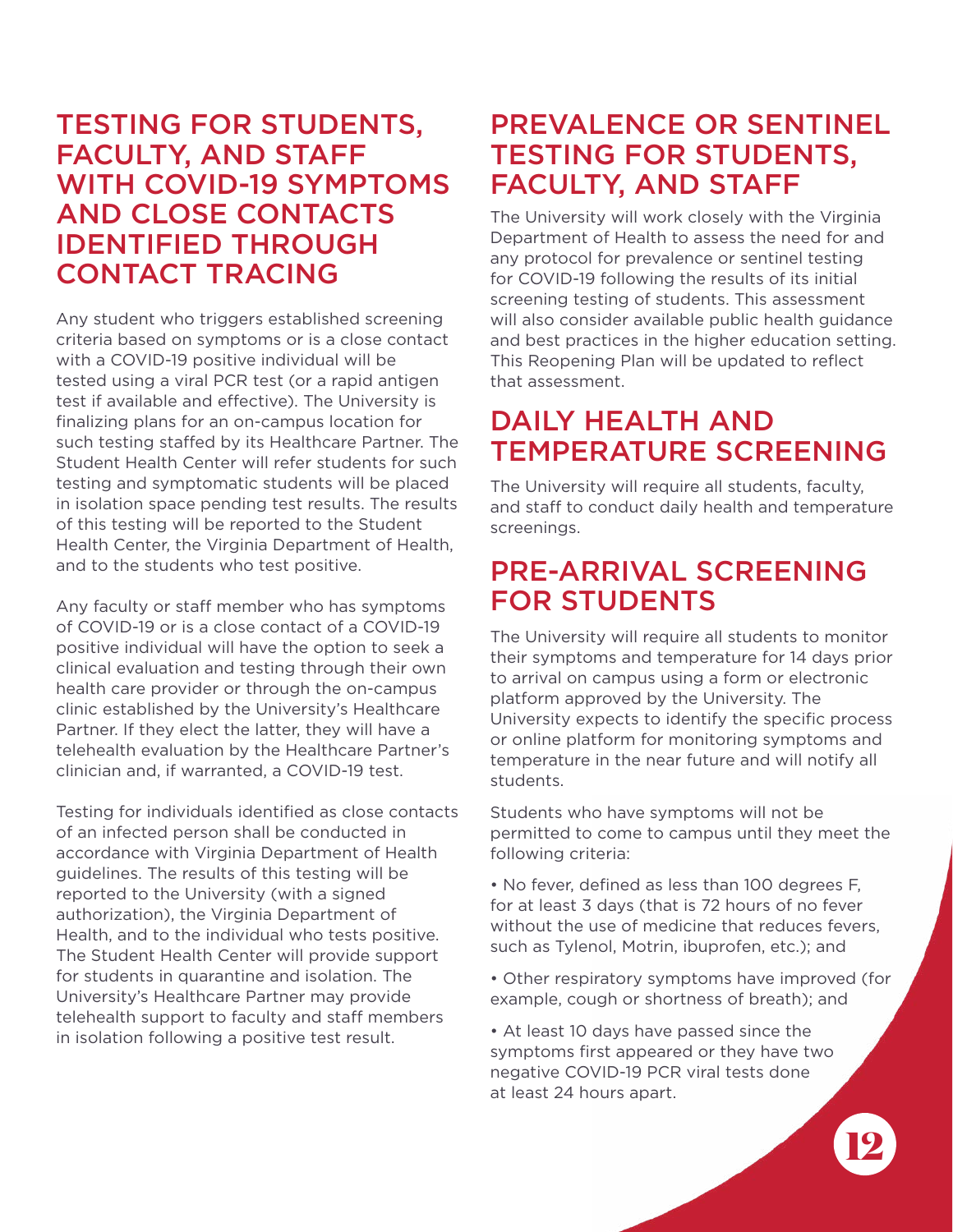#### PRE-ARRIVAL SCREENING FOR FACULTY AND STAFF

The University will require all faculty and staff members to monitor symptoms and temperature for 14 days prior to the beginning of the fall semester using a form or online platform provided by Human Resources. Faculty and staff who have symptoms will not be permitted to come to campus until they meet the following criteria:

• No fever, defined as less than 100 degrees F, for at least 3 days (that is 72 hours of no fever without the use of medicine that reduces fevers, such as Tylenol, Motrin, ibuprofen, etc.); and

• Other respiratory symptoms have improved (for example, cough or shortness of breath); and

• At least 10 days have passed since the symptoms first appeared or they have two negative COVID-19 PCR viral tests done at least 24 hours apart.

#### DAILY SCREENING FOR **STUDENTS**

All students will be required to conduct a daily health and temperature screening using a form or online platform approved by the University. The University expects to identify the specific process or app for monitoring symptoms and temperature in the near future and will notify all students. Students will be instructed to call the Student Health Center if they experience symptoms of COVID-19. The University will develop a protocol for auditing the daily health and temperature screenings to ensure compliance with the requirement.

#### DAILY SCREENING FOR FACULTY AND STAFF

All faculty and staff will be required to conduct a daily health and temperature screening using a form or online platform provided by Human Resources. Staff working in dining services, facilities, and public safety will undergo an inperson health and temperature screening at the beginning of their shifts. Faculty and staff will be instructed not to come to campus (or to return home) and to call their health care provider if they experience symptoms of COVID-19. They will also have the option of being seen in the University's on-site COVID-19 testing location. The University will develop a protocol for auditing the daily health and temperature screenings to ensure compliance with the requirement.

### CONTACT TRACING

Consistent with the Virginia Department of Health's ("VDH") guidance entitled Contact Tracing as a Partnership between VDH and Institutions of Higher Education, the University stands ready to partner with the VDH and the Richmond and Henrico Health Districts to support contact tracing among students, faculty, and staff. The University's Student Health Center has a long history of collaboration with the health department on contact tracing. The University has been in dialogue with representatives from the Virginia Department of Health and the Richmond City and Henrico Health Districts to coordinate plans for contact tracing.

The University's plan for supporting contact tracing includes the elements listed below.

• REPORTING OF TEST RESULTS – As noted above, the University will ensure that COVID-19 test results are reported in accordance with VDH protocols.

• LOGGING CLOSE CONTACTS – All students, faculty, and staff will be required to log their close contacts on a daily basis and to maintain such logs in the event needed to support contact tracing. The University will use the VDH definition of a close contact.

• ASSIGNED SEATS AND ATTENDANCE IN CLASSROOMS – The University will request that faculty utilize assigned seats for students in classrooms and maintain attendance records to facilitate contact tracing.

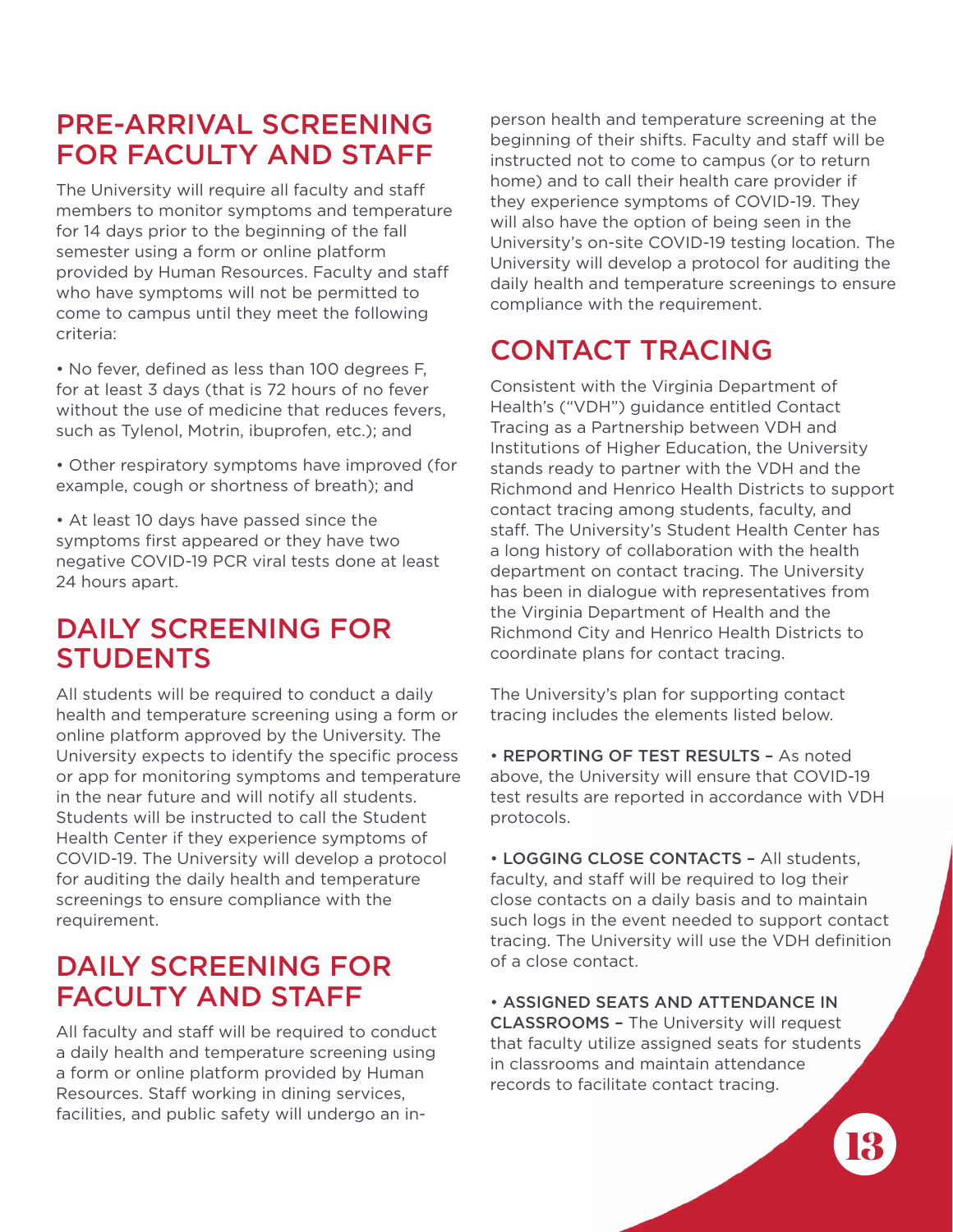#### • PRIMARY CONTACTS FOR PUBLIC HEALTH

OFFICIALS – The University shall designate one or more contacts in its student health center for coordinating contact tracing among students and one or more contacts in its human resources office for coordinating contact tracing among faculty and staff.

• DEDICATED STAFFING FOR CONTACT TRACING – The University is in discussions with VDH regarding having dedicated contact tracing staff.

• OUTREACH ASSISTANCE – The University will assist the health department with contacting students, faculty, and staff identified during contact tracing.

#### • REFERRAL TO ISOLATION AND

QUARANTINE – As described in more detail below, the University will have dedicated isolation and quarantine space for residential students. Upon identification of a close contact of an infected person, the University's Student Health Center, in the case of students, or Human Resources Department, in the case of faculty and staff, will notify the close contact of the need for quarantine.

• DIGITAL CONTACT TRACING – The University has evaluated several potential tools for digital contact tracing. However, VDH's guidance entitled Contact Tracing as a Partnership between VDH and Institutions of Higher Education states: "VDH does not recommend that IHE [institutions of higher education] procure or develop its own software." As a result, the University will not acquire contact tracing software until this guidance changes.

#### ISOLATION AND QUARANTINE

The University's Isolation and Quarantine Case Management and Support for Students team has developed a plan for isolation and quarantine of students.

#### ISOLATION AND QUARANTINE HOUSING

The University has secured 158 beds for isolation and quarantine of residential students outside of occupied residence facilities. The University has purchased modular units that offer 150 beds. These units will include five, 10-person units with 50 beds, and 20 five-person units with 100 beds. These modular units will be placed on campus parking lots within the campus's residential footprint. In addition, eight quarantine beds will be available in the University's Law Dorm, which will not be used for law students this academic year. The isolation and quarantine space will be equipped with televisions and with high speed internet that will permit students to continue to participate in classes if they are medically able. As noted above, the University will be leasing hotel space to house students who were not able to study abroad in the fall and desire University housing. As part of this arrangement, the University will lease additional rooms to use as isolation and quarantine space for the students living in the hotel.

Residential students will be given priority assignment to these isolation and quarantine beds. If additional isolation or quarantine space is needed, students living in single rooms with private bathrooms would be permitted to isolate in their rooms and roommates, suitemates, or apartment mates would be treated as household contacts and permitted to quarantine in their assigned campus residence.

Undergraduate students residing off-campus who test positive for COVID-19 may be assigned to an on-campus isolation bed if space is available. Otherwise, they will be instructed to self-isolate in their off-campus residence or to return home, if medically stable and traveling by private car. Other students who test positive will be instructed to self-isolate at home. Non-residential students who are identified as close contacts through contact tracing will be instructed to self-quarantine at home. The University will provide these students with information on the requirements for isolation and quarantine.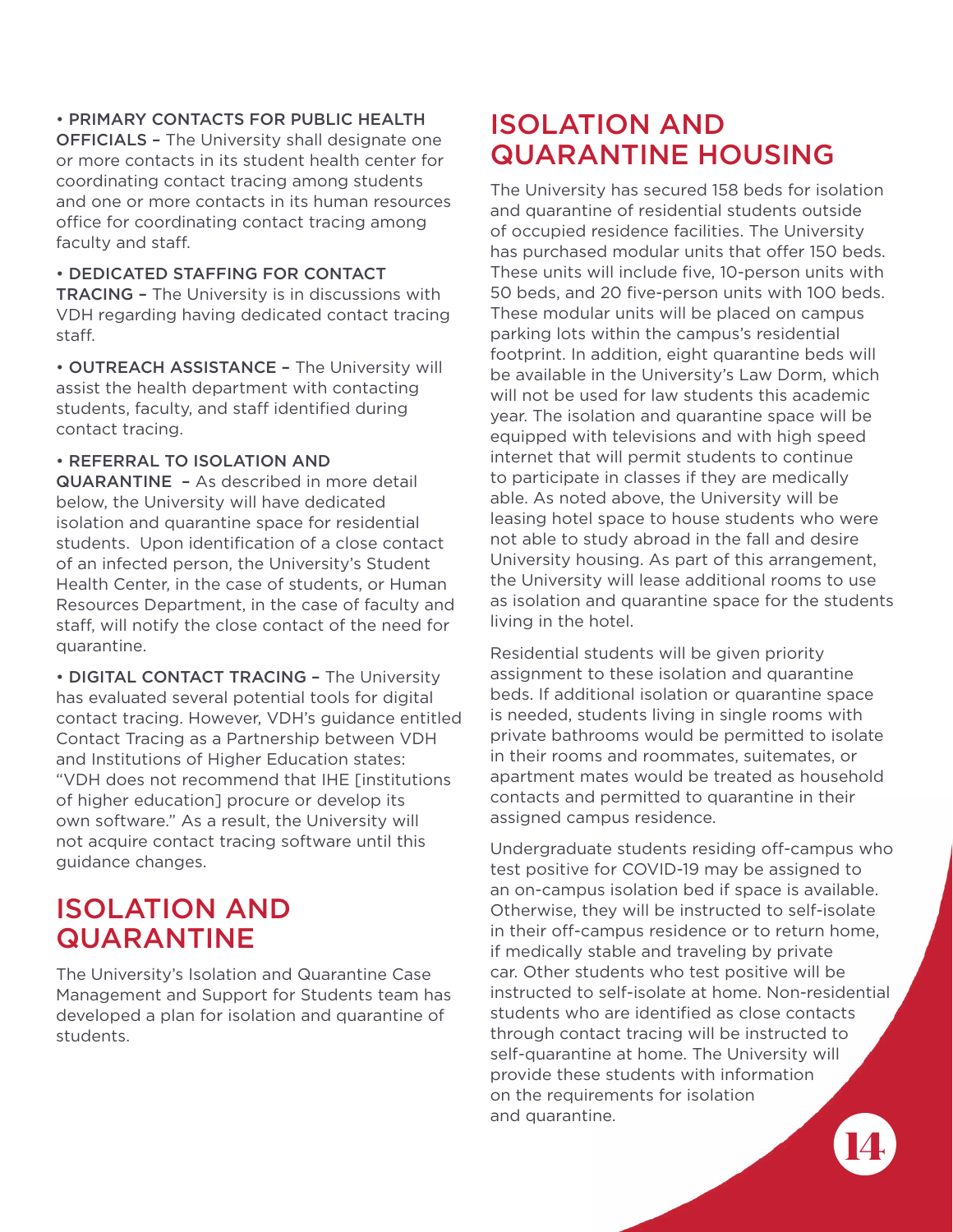#### ISOLATION AND QUARANTINE TRANSFER PROTOCOLS FOR **STUDENTS**

The Student Health Center will notify the Office of Residence Life and Housing ("RLH") and appropriate College Deans' office to confirm a student in need of isolation or quarantine housing on campus. The on-call Area Coordinator will:

• Notify the designated RLH staff member responsible for assigning isolation and quarantine rooms to provide room information and establish access to the assigned space.

• Meet the student at the designated isolation or quarantine building to provide access to the building/space and direct the student to their assigned room.

• Provide the student with a checklist detailing important information for time spent in isolation or quarantine, including information about accessing meals and health support.

• Notify Dining Services of the student's admission to an isolation or quarantine bed. Dining Services will be provided with the student's contact information.

Visitors will not be admitted to the student's isolation and quarantine space for any reason, but health care providers will be allowed access.

#### SUPPORT FOR STUDENTS IN ISOLATION AND QUARANTINE

The University will provide support for students in isolation and quarantine.

The Student Health Center will provide medical support and monitoring for students in isolation and quarantine. Students will be provided symptom monitoring/self-care information in hard copy and via email. Students will be directed to schedule daily "check ins" with the Student Health Center, which will follow up with any

student who does not schedule a daily check in. During business hours, the Student Health Center providers will be available to schedule telehealth or in-person visits with students who need to be evaluated. After hours, students will be able to call the Student Health Center's nurse triage line to seek help and direction.

The University's counseling service, CAPS, will be available to provide counseling services to students in isolation and quarantine remotely.

The deans of students will work with students in isolation and quarantine to contact their faculty members, to facilitate remote participation in classes, and to provide other needed academic support.

The University's Dining Services will contact students in isolation and quarantine to complete a meal request form, on which they can note any dietary needs or requests. Dining Services will deliver meals once a day to the student's assigned room. Meals will be left outside for pick-up. All isolation and quarantine spaces will be equipped with micro-refrigerators and other necessities for in-room dining, reheating, and storing food. Meals will be delivered in disposable containers with disposable utensils.

#### ACCOMMODATIONS FOR VULNERABLE STUDENTS, FACULTY AND STAFF AT HIGH RISK

The University recognizes that members of the campus community may be at high risk for COVID-19 or may reside in the same household with someone who is at high risk.

The University's faculty, where possible, will offer classes in a manner that permits participation by students who are high risk for COVID-19 and wish an accommodation or need to be out of class due to illness or quarantine. Students who are high risk for COVID-19 may request an accommodation by completing the University's request for disability

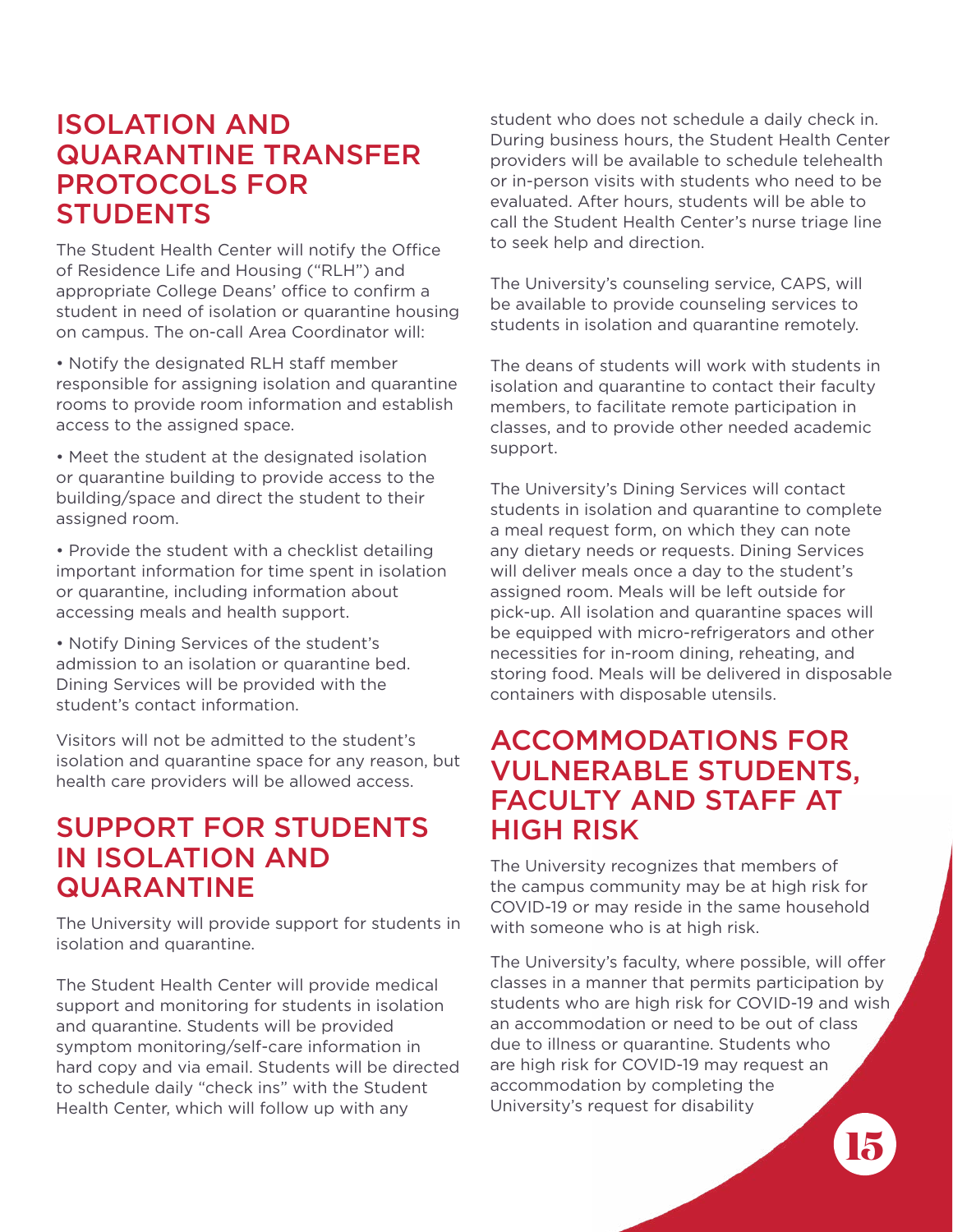accommodations. Requests for accommodations will be reviewed by the University's director of disability services who will work in an iterative manner with the student to identify an appropriate accommodation. Accommodations may include remote learning.

The University has encouraged faculty and staff who are high risk for COVID-19 or who live in the same household with someone who is at high risk for COVID-19 to seek an accommodation by completing a Request for Modified Work Arrangement form. The University's Human Resources Department will review these requests and will work in an iterative manner with the individual regarding the requested accommodation to identify an appropriate accommodation. Accommodations may include remote teaching or work.

### SUPPORT FOR INTERNATIONAL STUDENTS

The University recognizes that international students face unique challenges in returning to campus, including the limitations on the ability to secure visas, CDC requirements for quarantine, and concerns about returning home during breaks in the academic calendar.

Students who will be coming to campus from outside the United States will required to selfquarantine for 14 days prior to arriving on campus to the extent required by CDC guidelines. The University will provide support for students who need to quarantine outside their home countries prior to arrival in the United States.

Students who are unable to get a timely appointment for a visa or who have trouble booking a flight and thus must arrive after the start of the Fall semester will be provided with support to help them keep their courses for up to two weeks after the start of the term. First year international students who are unable to arrive will also have the option of beginning their enrollment in January 2021.

Like domestic students, students arriving on campus from abroad will be tested for COVID-19. If returning to their home country or if reentry to the United States following a return home is not possible between breaks in the academic calendar, international students will be offered housing during the winter break period.

#### UNIVERSITY LEAVE POLICIES AND HEALTHCARE BENEFITS

The University remains committed to robust employee benefits and has not altered or reduced its employee leave or benefits to date. Full-time and part-time employees who accrue leave are eligible to receive up to 15 days of additional paid leave to be used for COVID-19 related situations, including illness, quarantine, isolation, or family care needs. This one-time allowance of additional paid leave is meant to reduce the need for employees to use of other paid leave, such as vacation or personal leave, in order to care for themselves or a family member impacted by COVID-19.

The University is providing enhanced health insurance coverage through Cigna, its health insurance provider, including providing additional virtual care options, an online resource center, and expanded medical coverage for employees. The University's [Employee Assistance Program](https://hr.richmond.edu/benefits/work-life/employee-assistance/index.html), which is available to all employees regardless of eligibility for health insurance coverage, has doubled the number of individual sessions made available to employees through September 30, 2020.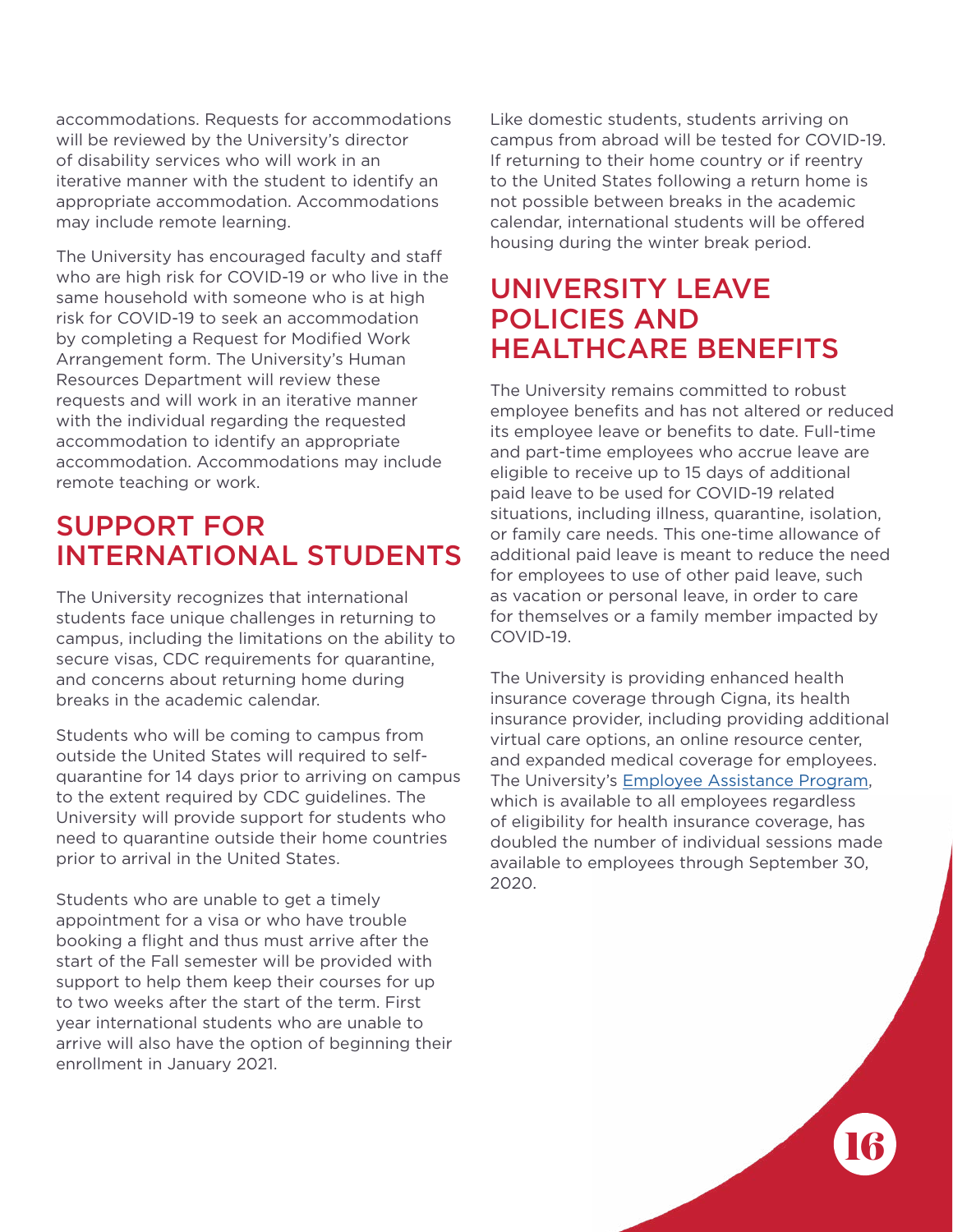#### MONITORING HEALTH CONDITIONS ON CAMPUS AND IN THE COMMUNITY

The Resilience Group's Situation Monitoring team has developed a set of indicators to monitor the conditions on campus and in the local community. Those metrics include the following:

#### EXTERNAL METRICS

• State or local government orders and directives (e.g., Forward Virginia Phases)

• COVID-19 data at state level (source: Virginia Department of Health)

• Daily and 7 day average of the number of cases by date reported

• Daily and 7 day average of the number of cases by date of symptom onset • Daily and 7 day average of the

percentage of positive tests

- Number of deaths by date of death
- Bed and ICU capacity of hospitals
- Number of patients hospitalized with positive or pending COVID-19 test
- Hospital access to PPE

• COVID-19 data at the local level (City of Richmond, Henrico, Chesterfield)

• Daily and 7 day average of number of cases by date reported (source: Virginia Department of Health)

• Daily and 7 day average of hospitalizations (source: Virginia Department of Health)

• COVID-19 deaths by date reported (source: Virginia Department of Health / UR will need to aggregate jurisdictions)

• Bed and ICU capacity of local hospitals (source: Richmond/Henrico Health Districts)

• Local Hospital access to PPE (source: Richmond/Henrico Health Districts)

• UVA COVID-19 Model – projections for Virginia and metro Richmond (source: Virginia Department of Health / UVA Biocomplexity Institute)

• Operating status and schedules of local schools systems (City of Richmond, Henrico, Chesterfield)

#### CAMPUS METRICS

• COVID-19 Case Data

• Cumulative number of COVID-19 cases by date of report (sources: Student Health Center and Human Resources)

• Daily and 7 day average of COVID-19 cases by date reported (sources: Student Health Center and Human Resources)

• Daily count of the number of people currently in isolation (sources: Student Health Center, Residence Life and Human Resources)

• Daily count of the number of people currently in quarantine (sources: Student Health Center, Residence Life and Human Resources)

• Syndromic surveillance for students tracking influenza-like and COVID-like reports (source: Student Health Center)

• Percent of isolation and quarantine space in use (source: Residence Life)

• Staffing levels for health, safety, and student support functions (source: Human Resources)

• Number of faculty unable to teach in-person or remotely due to illness (source: Provost's office)

• PPE supply issues for the Student Health Center (source: Student Health Center)

• Issues with access to COVID-19 testing (source: Student Health Center and University Healthcare Partner)

### OUTBREAK MANAGEMENT

The University will work closely with the Virginia Department of Health to respond to and manage any outbreak of COVID-19 on campus. The Virginia Department of Health defines a COVID-19 outbreak as at least two laboratory confirmed cases of COVID-19.

The specific interventions that will be taken to contain an outbreak will be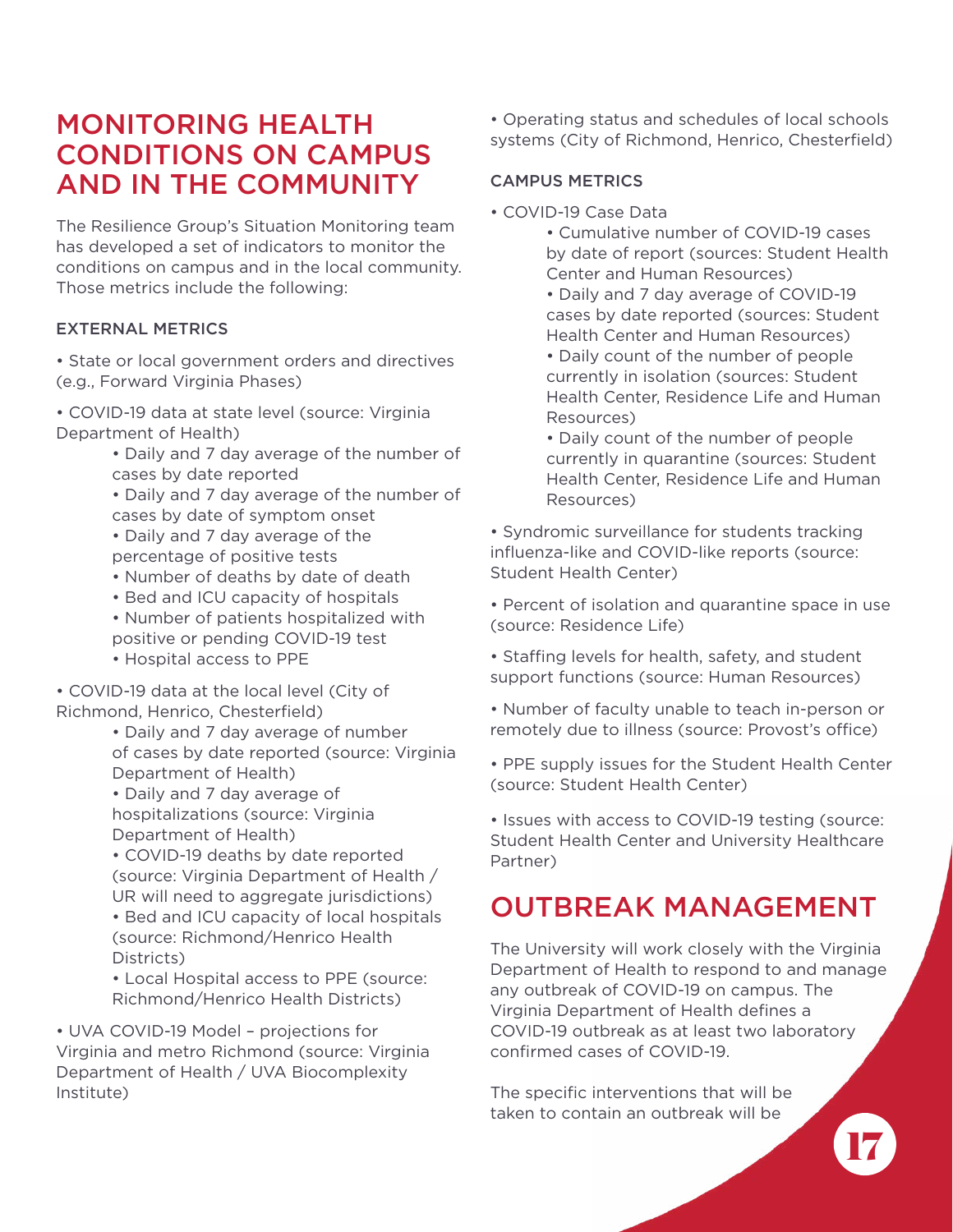determined by the Virginia Department of Health, in collaboration with the University. Interventions will be targeted to the specific size and nature of the outbreak and may include isolation and quarantine of potentially affected individuals, COVID-19 testing for potentially affected individuals, closure of all or part of a campus building, or transitioning the entire campus to remote education and work.

The University's Crisis and Emergency Management Plan includes an Infectious Disease Outbreak Annex (the "Outbreak Plan") that, along with direction from Virginia Department of Health, will guide the University's response to a COVID-19 outbreak on campus. The Outbreak Plan enables the University to manage its response to an outbreak by coordinating the actions, protocols, and procedures of the Student Health Center, Student Development, and Human Resources with other university stakeholders, including the Provost and academic deans. The Outbreak Plan identifies the management process and flow of communication as well as roles and responsibilities so that all necessary actions are taken to recognize, verify and identify the characteristics of an outbreak which will enable the university to take effective measures to control the incident or outbreak, limit its spread and prevent its recurrence.

As part of the Outbreak Plan, the University has established the Outbreak Control Team that includes the following representatives:

- AVP for Human Resources (or designee)
- Medical Director of the Student Health Center (or designee)
- Dean of Richmond College
- Dean of Westhampton College
- Director of Emergency Management
- Associate Vice President of Public Safety/Chief of Police
- Campus Services Dining (as needed)

• Director of Residence Life & Undergraduate Student Housing (as needed)

- University Facilities Housekeeping (as needed)
- Appropriate Dean (or designee as needed)
- Athletics (as needed)
- Virginia Department of Health (as needed)
- University Communications (as needed)

The Director of Emergency Management, who also serves as the University's COVID-19 Coordinator, serves as the Chair of the Outbreak Control Team. The Medical Director of the Student Health Center serves as the alternate chair.

The responsibilities of the Outbreak Control Team include:

• Developing the response and coordination for an outbreak that incorporates University response agencies and other on-campus resources.

• Developing a communication strategy and maintain a list of communication devices for both internal and external sources, to provide information to the entire campus community, public health partners, other jurisdictions and the general public. This many include the use of a call center, updates to websites such as UR Well and alert.richmond.edu, as well as social media.

- Identifying the trigger points that may be used to close the university and/or limit activities and functions.
- Identifying the potential impact of absenteeism (students, faculty and staff) on university operations.
- Identifying strategies to mitigate the potential impact and sustain university operations.
- Reporting the rates of absenteeism and operational impacts being experienced to university administration.

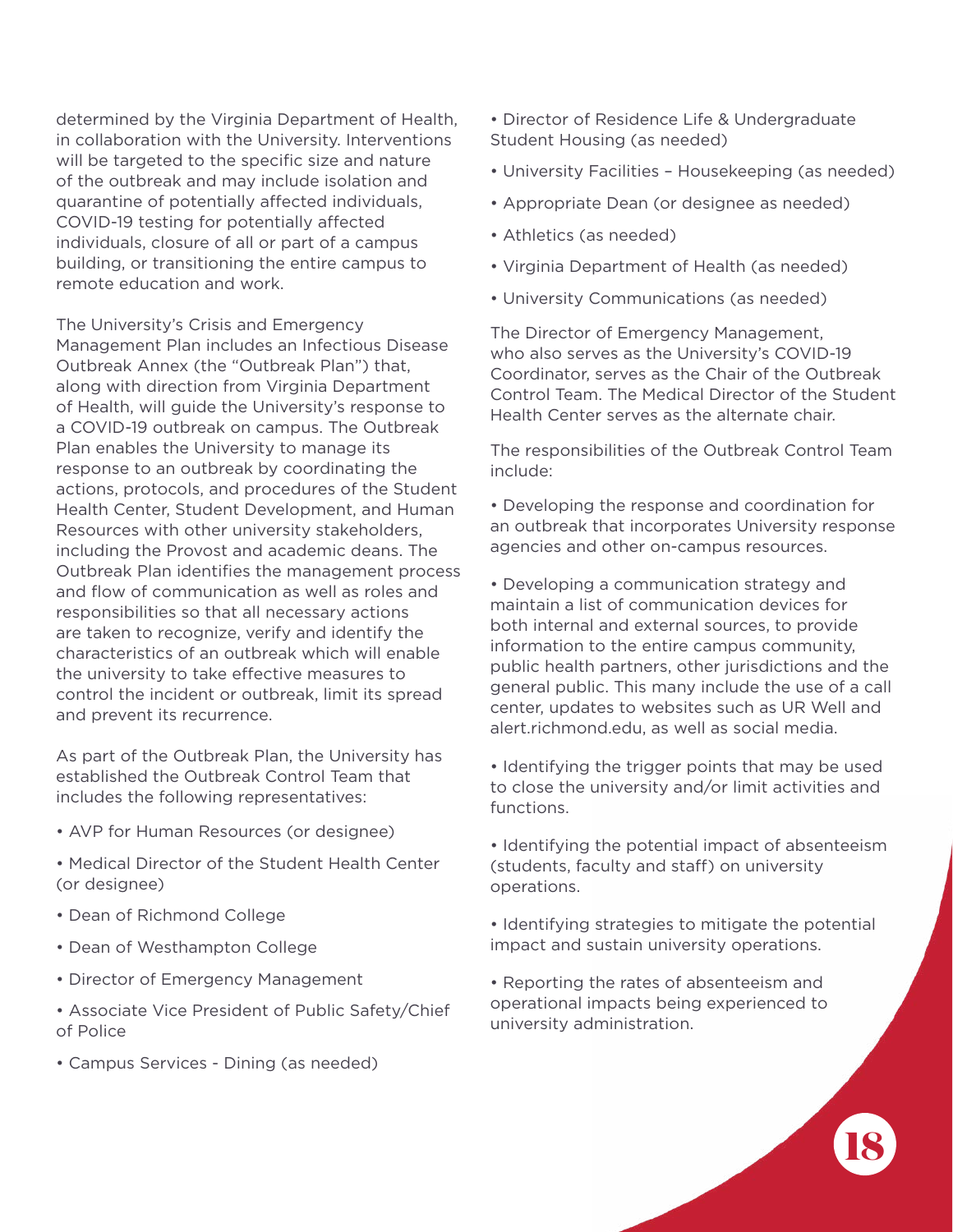The Outbreak Plan provides for the following actions steps to be taken in response to an outbreak on campus:

#### MOBILIZATION PHASE

• Review the evidence and establish whether a significant outbreak / incident exists.

• Monitor the epidemiological progress of the incident/outbreak.

• Agree and coordinate policy decisions on the investigation and control of the outbreak and ensure the decisions made are implemented, allocating responsibility to specific individuals who will then be accountable for taking action.

#### EMERGENCY PHASE

• Determine the resource implications of the outbreak/incident and how they will be met.

• Ensure that adequate communication arrangements are in place.

• Arrange for the necessary contact tracing, interviews, inspections and other investigations, such as samples to identify the nature, extent and source of the outbreak / incident.

• Prevent further cases of infection / illness by taking all necessary steps to ensure that the source of the outbreak is controlled and the risk of secondary person to person transmission is eliminated or minimized.

• Ensure that arrangements are in place for the appropriate treatment for those infected or affected by the outbreak.

• Establish liaison with local hospitals which may experience an increased demand for services.

#### TRANSITION TO REMOTE EDUCATION AND WORK

The University will transition to remote education and work if it determines that in-person classes and continuing to have students in residence on campus cannot be accomplished in a manner that protects the health and safety of the campus community. Such a decision would be made in close collaboration with the Virginia Department of Health. In parallel with its plans for reopening, the University has engaged in extensive planning for providing the exceptional educational experience for which the University is known in a remote format.

A recommendation to transition to remote education or work may come from either the Outbreak Control team, following the process described above, or from the Resilience Group and its Situation Monitoring team. The Situation Monitoring team is charged with monitoring trends in conditions on campus and in the local community, including conditions that might warrant a transition to remote education and work. Among the metrics that this team will monitor in connection with a potential transition to remote learning and education are the following:

#### EXTERNAL METRICS

• State or local government orders and directives (e.g., Forward Virginia Phases)

• The trajectory of the percentage of positive tests at the state level, using the 7 day average – a material increase in the percent of positive tests indicating strong resurgence of COVID-19 may indicate a need to transition to remote.

• The trajectory of the percentage of positive tests at the local level (Richmond, Chesterfield, Henrico), using the 7 day average – a material increase in the percent of positive tests indicating strong resurgence of COVID-19 may indicate a need to transition to remote.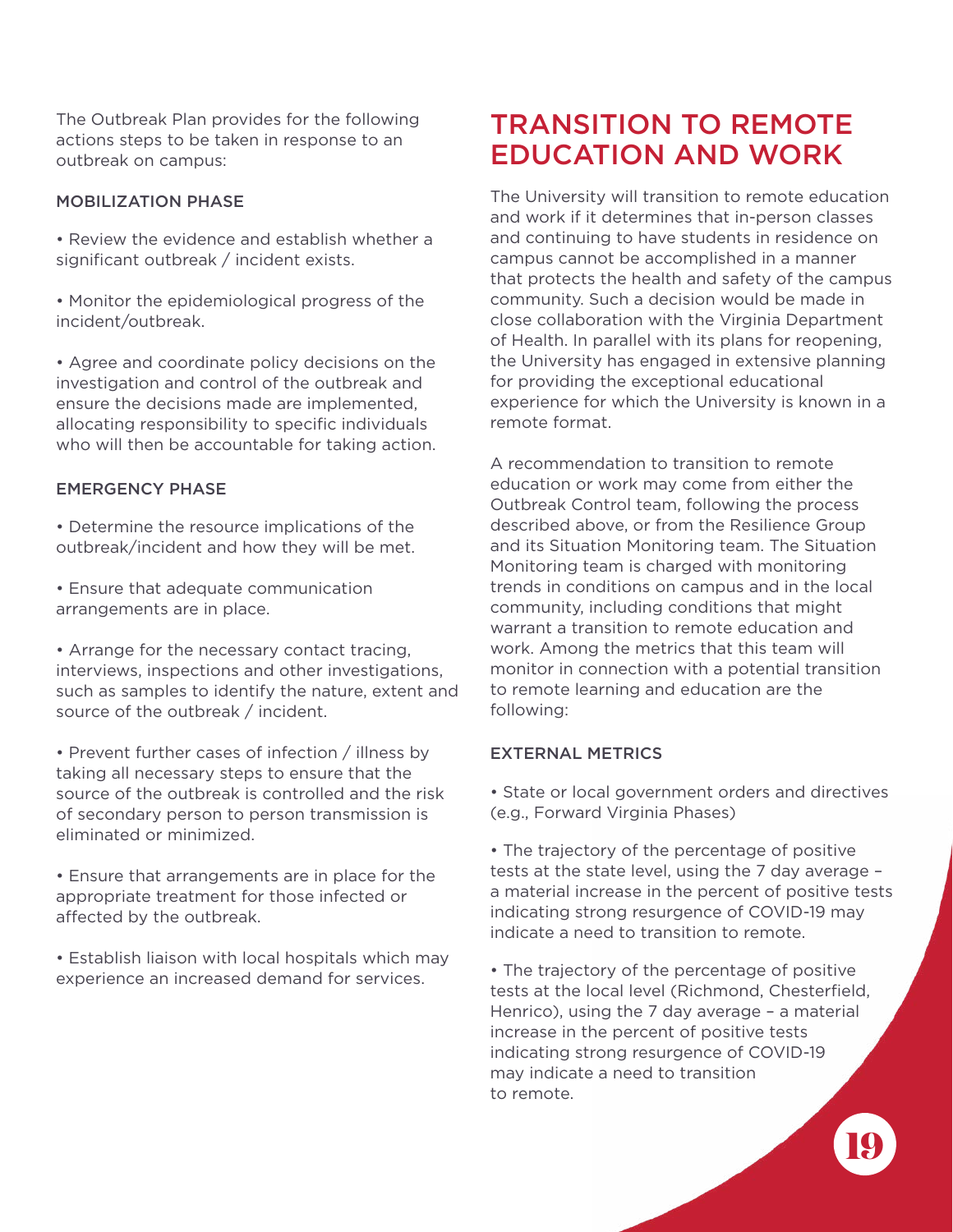• The bed and ICU capacity of local hospitals – a material increase in occupancy of hospital beds and ICU beds that is likely to exceed surge capacity may indicate a need to transition to remote.

• Local Hospital access to PPE - material shortages of PPE for local hospitals may indicate a need to transition to remote.

#### CAMPUS METRICS

• The trajectory of the number of confirmed COVID-19 cases on campus, using 7 day average – a material increase in cases the trajectory of which is likely to outstrip testing, contact tracing, isolation and quarantine capacity on campus may indicate a need to transition to remote.

• The trajectory of the percentage of positive tests among students, faculty and staff, using the 7 day average – a material increase in percent positivity the trajectory of which is likely to outstrip testing, contact tracing, isolation and quarantine capacity on campus may indicate a need to transition to remote. The weight attributed to this metric will take into account the overall number of tests conducted on campus.

• Percent of isolation and quarantine space in use – a high occupancy rate coupled with upward trend in cases on campus and lack of alternative isolation and quarantine space may indicate a need to transition to remote.

• Staffing levels for health, safety, and student support functions – absentee rates due to illness that threaten ability to perform essential functions may indicate a need to transition to remote.

• Number of faculty unable to teach in-person or remotely due to illness – absentee rates due to illness threaten the ability to conduct classes even in remote format may indicate a need to transition to remote.

• PPE supply issues for the Student Health Center – Material shortages in PPE supplies needed for continued care of students may indicate a need to transition to remote.

• Access to COVID-19 testing – Material shortages in COVID-19 tests or testing supplies may indicate a need to transition to remote.

The Situation Monitoring team will consider these metrics in a holistic and not a formulaic manner. The metrics listed above will be considered as a whole and no single metric will be dispositive.

When the Situation Monitoring team identifies adverse trends in the metrics listed above, it will notify the Resilience Group promptly which, in turn, will notify the leadership of the University with the objective of providing an early warning of the potential need to transition to remote education and work.

The Resilience Group, or a task force thereof, will then assume responsibility for monitoring the metrics listed above and other relevant data on a daily basis. The Resilience Group will also remain in close contact with the Virginia Department of Health regarding the situation. The Resilience Group will provide regular updates to the University leadership. In evaluating a transition to remote education and work, the Resilience Group will consider whether it is safer for all or some students to remain on campus instead of going home. If the Resilience Group, after consultation with the Virginia Department of Health, determines that the adverse trend in the relevant metrics is likely to continue and, as a result, that the University's capacity to protect the health and safety of the campus community, contain COVID-19 cases, and maintain operations will be threatened in the near future, the Resilience Group will recommend a transition to remote education and work. Such a recommendation will address whether it is safer for some students to remain on campus rather than going home. The Resilience Group will use its best efforts to make this determination and recommendation in sufficient time to allow the University to make an orderly transition to remote education and work.

The leadership of the University will promptly consider a recommendation from either the Outbreak Control Team or the Resilience Group to transition to remote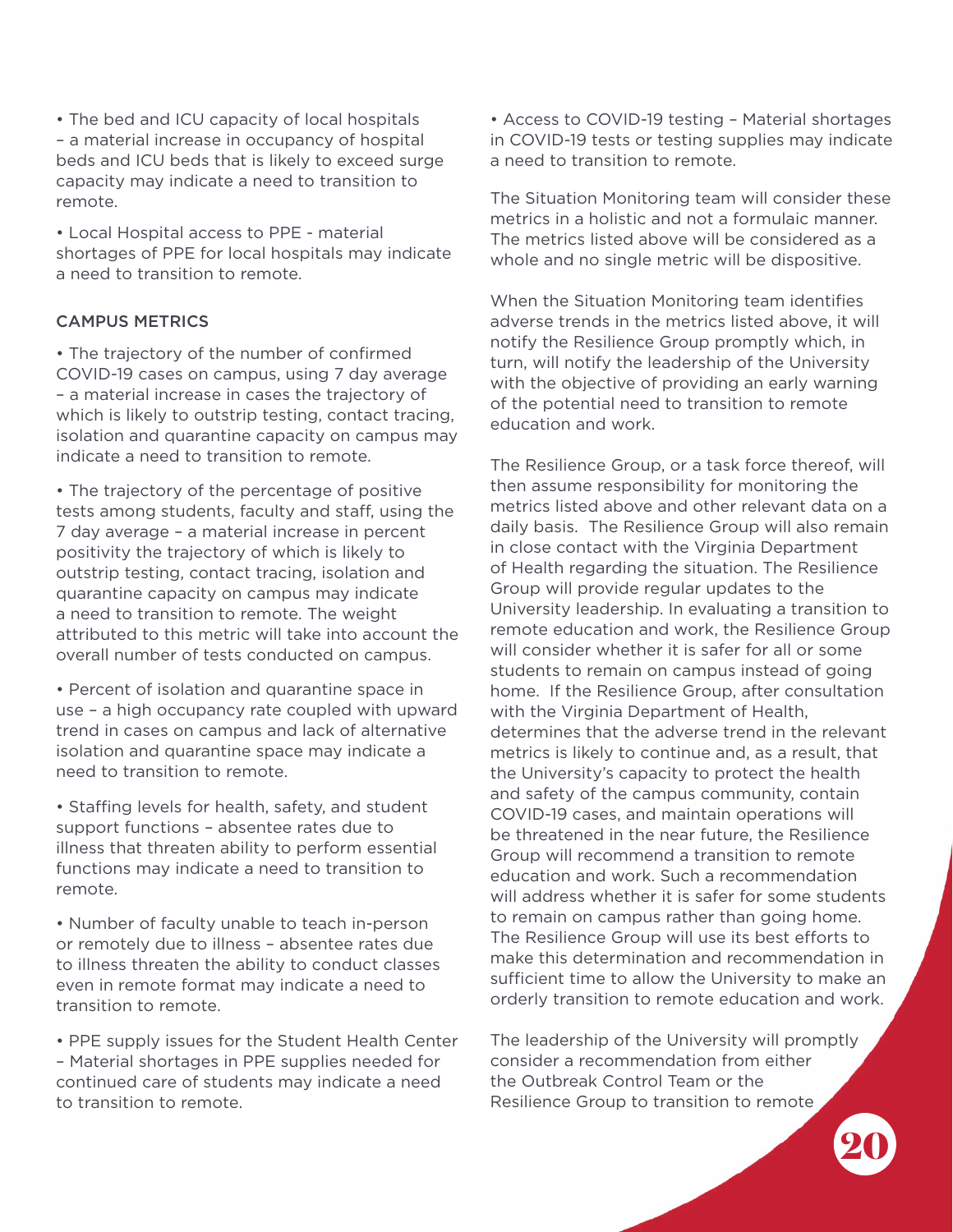education and work and advise the President. If the President and/or Board of Trustees makes the decision to transition to remote education, the University will use its best efforts to do so in sufficient time to allow an orderly transition to remote education and work. The University will promptly notify students, faculty and staff of the decision to transition to remote education and the effective date of that transition. The Office of Residence Life and Housing will implement a plan for students moving out of University housing that is consistent with the University's health and safety protocols and will advise all residential students of that plan. The University will implement its plans for remote education and work.

The decision to transition to remote education and work will be communicated to students, faculty, and staff using multiple communication platforms including email messages to students and parents, email messages to faculty and staff, announcements and frequently asked questions on the University's COVID-19 website, and notices sent via the University's multiple social media platforms.

The University recognizes that some students, especially, international students, may not be able to return home in the event of a transition to remote education and work. The University will work with these students to identify safe travel plans and residential students who are unable to return home will be permitted to continue residing in on-campus housing until they are able to travel safely. The University has designated certain residence life, dining, facilities, and other staff as essential to provide necessary support to these students.

## **Health Promotion, Education, Training and Compliance**

The Resilience Group charged the Health Promotion and Compliance team with developing policies, procedures, training, communications and awareness campaigns designed to promote compliance with the University's COVID-19 health and safety measures and to enforce compliance when necessary. The Many Spiders – One Web campaign includes the deployment of the full scope of the University's communication channels (print, digital, and physical) to deliver a wide range of content including, but not limited to general information, messaging, instructions/ expectations, and PSA video content. The goals are to inform and inspire all Spiders to do their part to protect the health and safety of the campus community and to have fair and robust policies to enforce the University's health and safety protocols.

Ensuring the successful implementation of the University's health and safety protocols, and the associated changes in routines and behavior

they warrant, will require consistent, continuous communication to faculty, staff, and students. In order to aid in this effort, the following tools and procedures are in place or are being developed:

• COVID-19 WEBSITE - Since March 2020, the University has used its [University Response to](https://www.richmond.edu/coronavirus/index.html)  [COVID-19 website](https://www.richmond.edu/coronavirus/index.html) as the primary vehicle for communicating updates about contingency planning and decision-making to internal and external stakeholders. This website will be refined further for use during the academic year, and repopulated with relevant policies and FAQs to provide consistent information to faculty, staff, and students, as well as parents and other stakeholders.

• WEEKLY COVID-19 EMAIL MESSAGES - The University Communications team manages a digest email message to the campus community each week containing all communications and relevant updates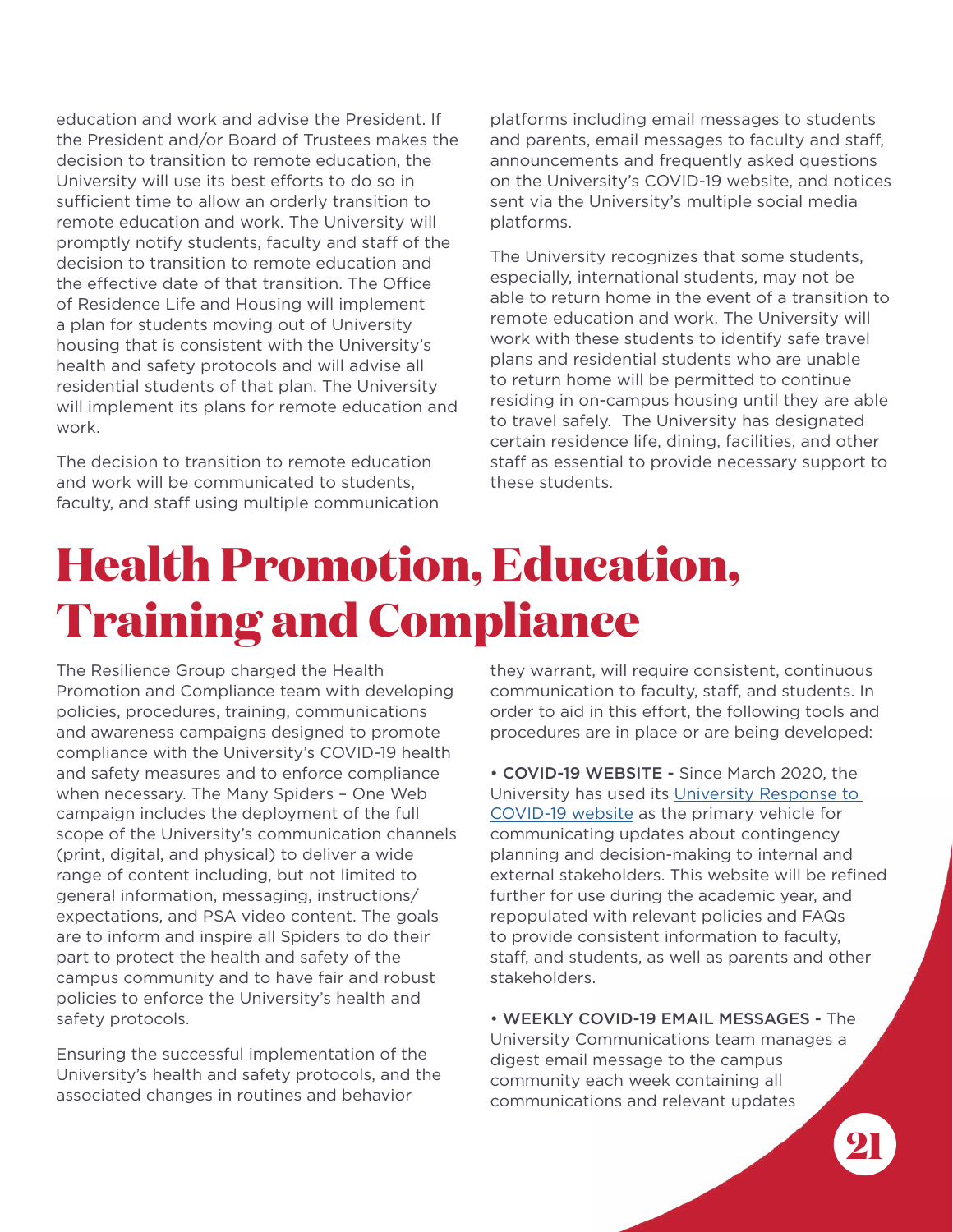made available during the week in one message. This format, or one similar, will be used during the semester to provide timely updates, such as University progress through its physical distancing stages, or notifications about community health.

• COMMUNICATION PLATFORMS - A

comprehensive and inspirational communications campaign called Many Spiders, One Web will launch prior to the commencement of the academic year and will include social media, video, campus monitors, and web based messages urging adherence to safety protocols on campus as a shared responsibility to which everyone in our community must contribute.

• VISUAL CUES - Visual cues and communications that educate and reinforce new behaviors that align with physical distancing guidelines will be developed and placed. This includes banners, posters, decals for tables and floors, table tents, digital flyers for on-campus display boards, and stickers. These cues, posters, and decals will include information about how to wash and wear a face covering, the requirement to wear a face covering, symptoms, physical distancing requirements, how to properly wash hands, items to disinfect in classrooms and meetings spaces, occupancy limits for spaces, pedestrian traffic patterns, and information specific to each of the physical distance framework stages.

#### • HEALTHY WEB COMMUNITY COMPACT -

Protecting the health of the campus community is a responsibility shared by faculty, staff, and students and will require a commitment from each member of the community to modify the way they live, learn, and work together. To enable the University community to increase control over their health, every student, faculty and staff member will be asked to sign the Healthy Web Community Compact. The compact demonstrates their commitment to their individual health as well as the Spider community.

• TRAINING - All faculty, staff, and students will be required to complete training to provide Spiders the skills needed to live, work, and learn while maintaining their individual health, as well

as the health of our web. Training will be delivered electronically, prior to individuals returning to campus. Those who cannot access training prior to their return, will complete the training immediately upon reporting to work on their first day. The training covers basic information about COVID-19 to include symptoms and how the virus spreads, how to properly wear and clean a face covering, good hygiene practices, how to engage in proper physical distancing, and information about the University's interim COVID-19 policies. The training is designed to counter any stigma associated with COVID-19.

• COMPLIANCE - While the University will seek to educate, encourage, and inspire the members of the community to engage in behaviors that promote health and safety, the University also recognizes the need to hold individuals accountable for conduct that violates the University's health and safety protocols. The University is developing fair and equitable interim student conduct policies and policies applicable to employees that require compliance with important health and safety measures and provide for appropriate consequences for those who choose not to comply.